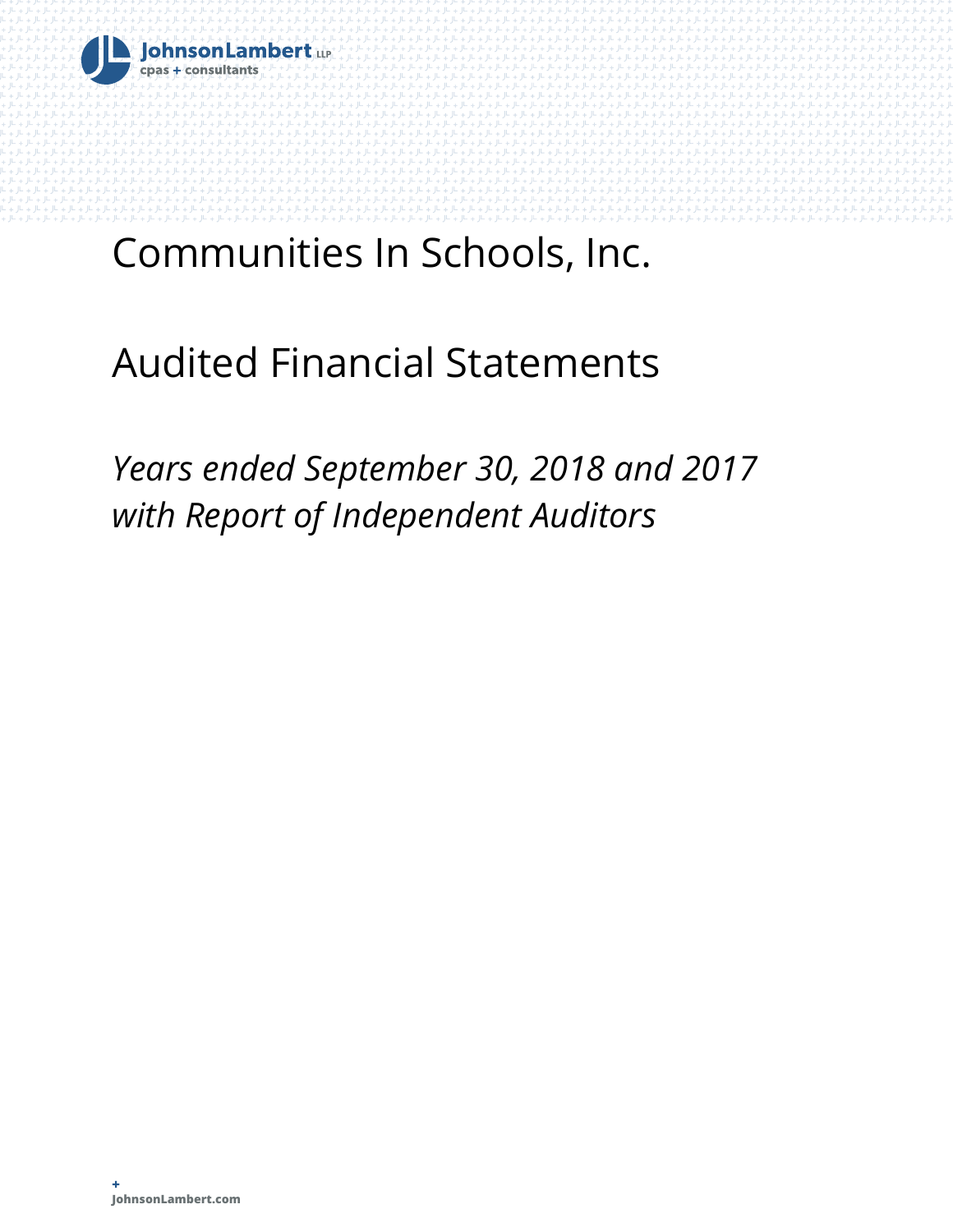# Audited Financial Statements

*Years ended September 30, 2018 and 2017* 

#### **Contents**

| <b>Audited Financial Statements</b> |  |
|-------------------------------------|--|
|                                     |  |
|                                     |  |
|                                     |  |

Statements of Cash Flows ................................................................................................................................. 6 Notes to Financial Statements .................................................................................................................. 7 – 18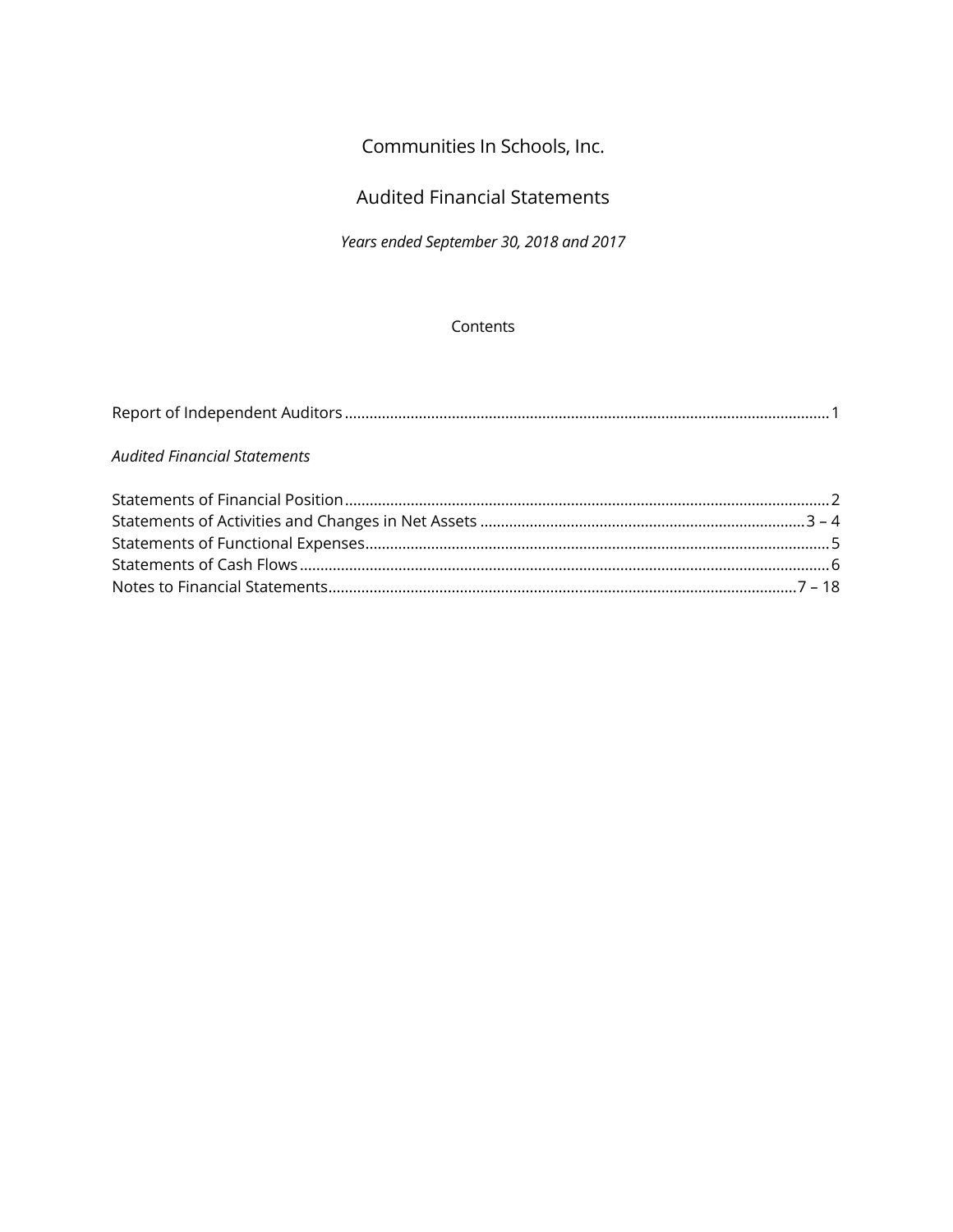

## Report of Independent Auditors

Board of Directors Communities In Schools, Inc. Arlington, Virginia

We have audited the accompanying financial statements of Communities In Schools, Inc. (CIS), which comprise the statements of financial position as of September 30, 2018 and 2017, and the related statements of activities and changes in net assets, functional expenses and cash flows for the years then ended, and the related notes to the financial statements.

#### *Management's Responsibility for the Financial Statements*

Management is responsible for the preparation and fair presentation of these financial statements in accordance with accounting principles generally accepted in the United States of America; this includes the design, implementation, and maintenance of internal control relevant to the preparation and fair presentation of financial statements that are free from material misstatement, whether due to fraud or error.

#### *Auditor's Responsibility*

Our responsibility is to express an opinion on these financial statements based on our audits. We conducted our audits in accordance with auditing standards generally accepted in the United States of America. Those standards require that we plan and perform the audits to obtain reasonable assurance about whether the financial statements are free of material misstatement.

An audit involves performing procedures to obtain audit evidence about the amounts and disclosures in the financial statements. The procedures selected depend on the auditor's judgment, including the assessment of the risks of material misstatement of the financial statements, whether due to fraud or error. In making those risk assessments, the auditor considers internal control relevant to the entity's preparation and fair presentation of the financial statements in order to design audit procedures that are appropriate in the circumstances, but not for the purpose of expressing an opinion on the effectiveness of the entity's internal control. Accordingly, we express no such opinion. An audit also includes evaluating the appropriateness of accounting policies used and the reasonableness of significant accounting estimates made by management, as well as evaluating the overall presentation of the financial statements.

We believe that the audit evidence we have obtained is sufficient and appropriate to provide a basis for our audit opinion.

#### *Opinion*

In our opinion, the financial statements referred to above present fairly, in all material respects, the financial position of Communities In Schools, Inc. as of September 30, 2018 and 2017, and the changes in its net assets and its cash flows for the years then ended in accordance with accounting principles generally accepted in the United States of America.

Johnson Jambert LLP

Vienna, Virginia January 25, 2019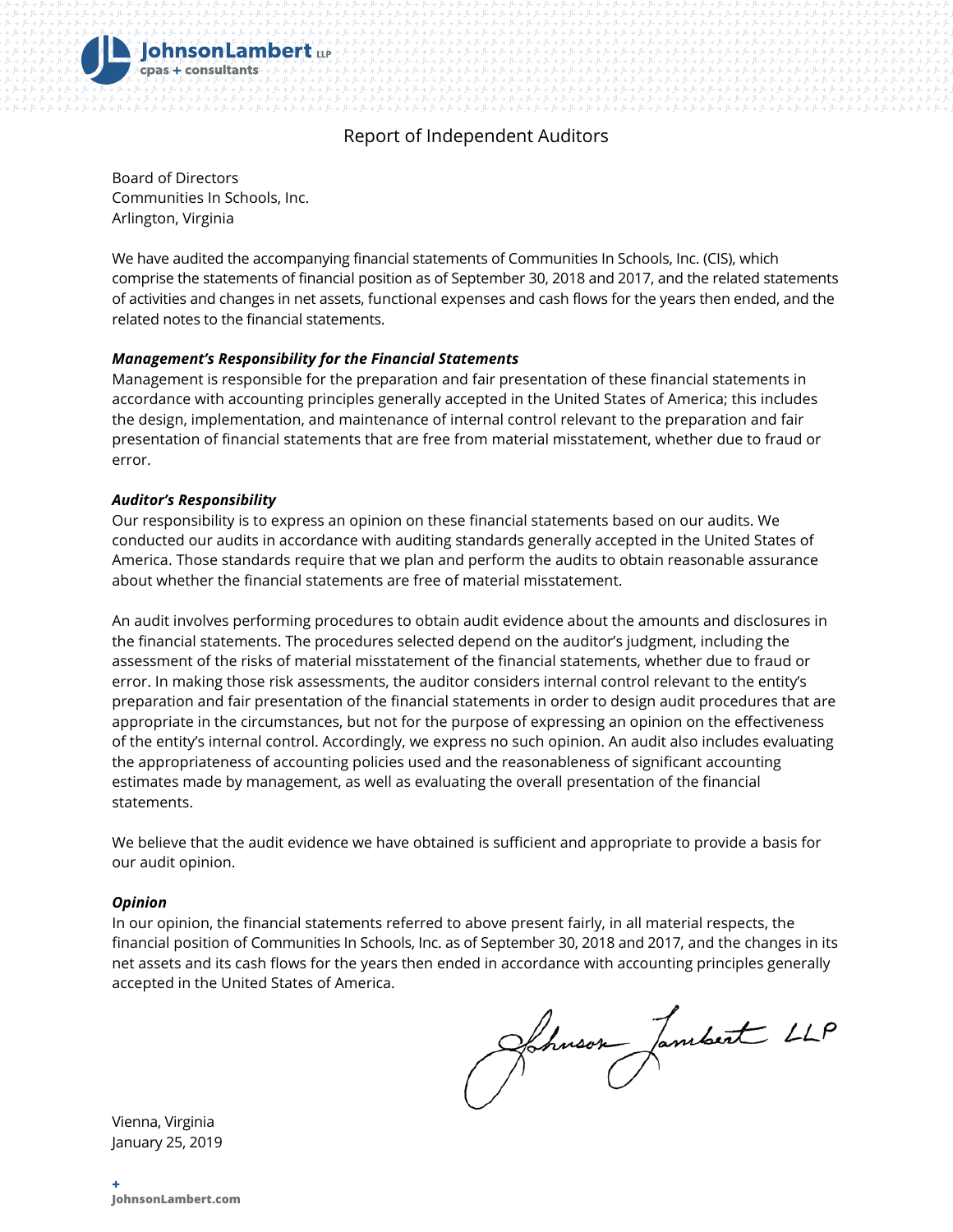# Statements of Financial Position

|                                                                                               | September 30, |            |    |            |  |  |  |
|-----------------------------------------------------------------------------------------------|---------------|------------|----|------------|--|--|--|
|                                                                                               |               | 2018       |    | 2017       |  |  |  |
| <b>Assets</b>                                                                                 |               |            |    |            |  |  |  |
| Cash and cash equivalents                                                                     | \$            | 26,032,632 | \$ | 8,969,039  |  |  |  |
| Cash held for restricted purposes                                                             |               | 129,129    |    | 128,936    |  |  |  |
| Investments                                                                                   |               | 37,316,340 |    | 36,181,736 |  |  |  |
| Pledges receivable, net                                                                       |               | 26,669,813 |    | 7,633,241  |  |  |  |
| Government grants receivable                                                                  |               | 278,276    |    | 152,565    |  |  |  |
| Other assets                                                                                  |               | 921,799    |    | 647,196    |  |  |  |
| Furniture and equipment, net                                                                  |               | 801,124    |    | 349,257    |  |  |  |
| <b>Total assets</b>                                                                           | \$            | 92,149,113 | \$ | 54,061,970 |  |  |  |
| <b>Liabilities and net assets</b><br>Liabilities:<br>Accounts payable and accrued liabilities | \$            | 1,690,649  | \$ | 1,865,650  |  |  |  |
| Deferred rent                                                                                 |               | 740,807    |    | 775,247    |  |  |  |
| <b>Total liabilities</b>                                                                      |               | 2,431,456  |    | 2,640,897  |  |  |  |
| Net assets:                                                                                   |               |            |    |            |  |  |  |
| Unrestricted                                                                                  |               | 8,890,413  |    | 6,806,038  |  |  |  |
| Temporarily restricted                                                                        |               | 55,817,164 |    | 19,604,955 |  |  |  |
| Permanently restricted                                                                        |               | 25,010,080 |    | 25,010,080 |  |  |  |
| Total net assets                                                                              |               | 89,717,657 |    | 51,421,073 |  |  |  |
| Total liabilities and net assets                                                              | \$            | 92,149,113 | \$ | 54,061,970 |  |  |  |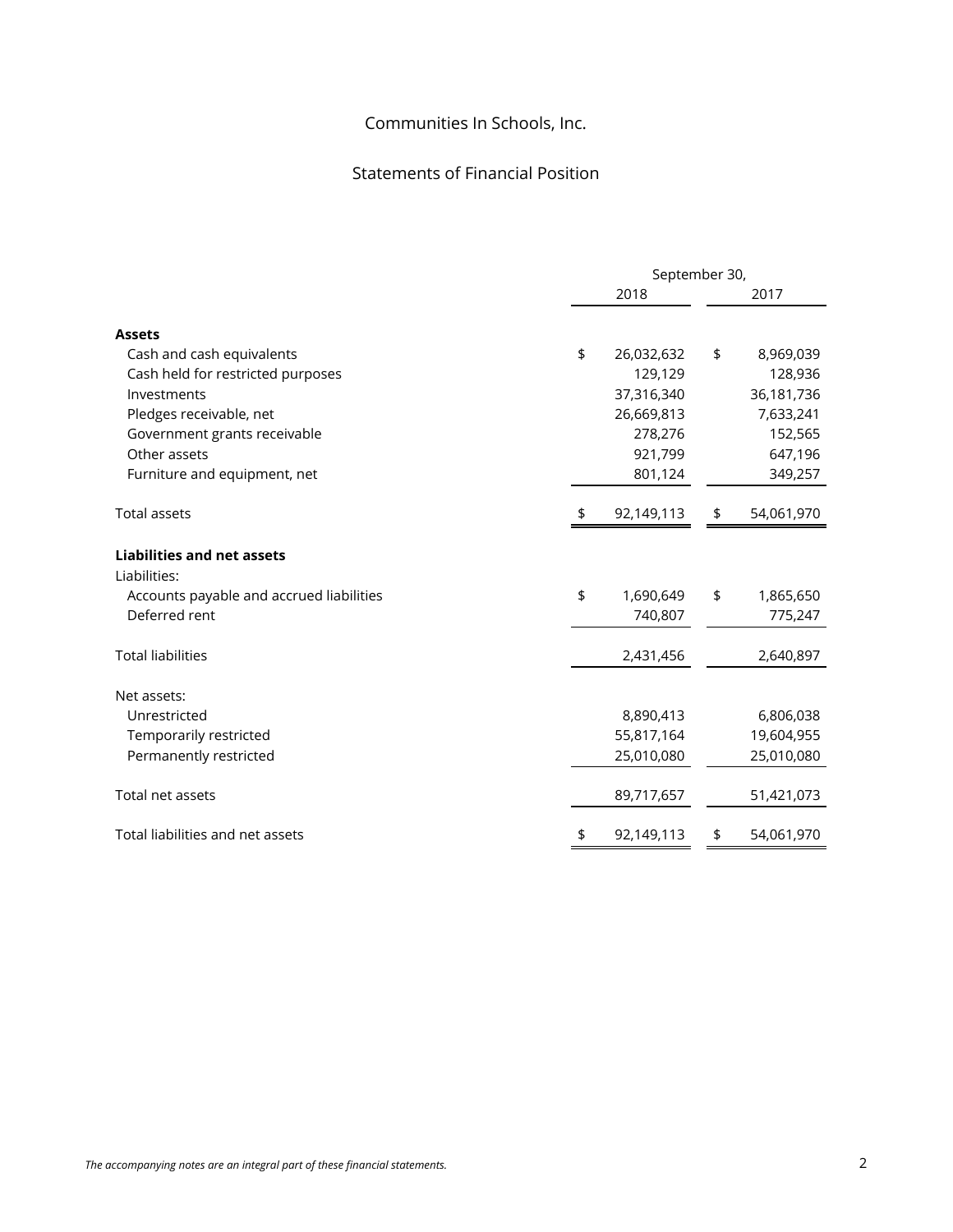#### Statement of Activities and Changes in Net Assets

Year ended September 30, 2018

|                                               | Unrestricted     |    | Temporarily<br>Restricted | Permanently<br>Restricted | Total            |
|-----------------------------------------------|------------------|----|---------------------------|---------------------------|------------------|
| <b>Support and revenue</b>                    |                  |    |                           |                           |                  |
| Corporate, foundation and individual          |                  |    |                           |                           |                  |
| contributions                                 | \$<br>12,396,683 | \$ | 50,218,208                | \$                        | \$<br>62,614,891 |
| In kind contributions, see Note F             | 10,517,966       |    |                           |                           | 10,517,966       |
| Grants-governmental agencies                  |                  |    | 380,821                   |                           | 380,821          |
| Other revenue                                 | 167,419          |    |                           |                           | 167,419          |
| Net assets released from restrictions:        |                  |    |                           |                           |                  |
| Satisfaction of program restrictions          | 14,719,936       |    | (14, 719, 936)            |                           |                  |
| Release of distribution of endowment earnings | 1,299,922        |    | (1, 299, 922)             |                           |                  |
| Total support and revenue                     | 39,101,926       |    | 34,579,171                |                           | 73,681,097       |
| <b>Expenses</b>                               |                  |    |                           |                           |                  |
| Program services:                             |                  |    |                           |                           |                  |
| Advocacy                                      | 1,178,900        |    |                           |                           | 1,178,900        |
| Public awareness and communications           | 3,289,402        |    |                           |                           | 3,289,402        |
| In kind services, see Note F                  | 10,517,966       |    |                           |                           | 10,517,966       |
| Network operations                            | 17,913,662       |    |                           |                           | 17,913,662       |
| Total program services                        | 32,899,930       |    |                           |                           | 32,899,930       |
| Supporting services:                          |                  |    |                           |                           |                  |
| General and administrative                    | 3,024,337        |    |                           |                           | 3,024,337        |
| Fundraising                                   | 1,541,752        |    |                           |                           | 1,541,752        |
| Total supporting services                     | 4,566,089        |    |                           |                           | 4,566,089        |
| Total expenses                                | 37,466,019       |    |                           |                           | 37,466,019       |
| Change in net assets before investment income | 1,635,907        |    | 34,579,171                |                           | 36,215,078       |
| Investment income, net                        | 448,468          |    | 1,633,038                 |                           | 2,081,506        |
| Change in net assets                          | 2,084,375        |    | 36,212,209                |                           | 38,296,584       |
| Net assets, beginning of year                 | 6,806,038        |    | 19,604,955                | 25,010,080                | 51,421,073       |
| Net assets, end of year                       | \$<br>8,890,413  | \$ | 55,817,164                | \$<br>25,010,080          | \$<br>89,717,657 |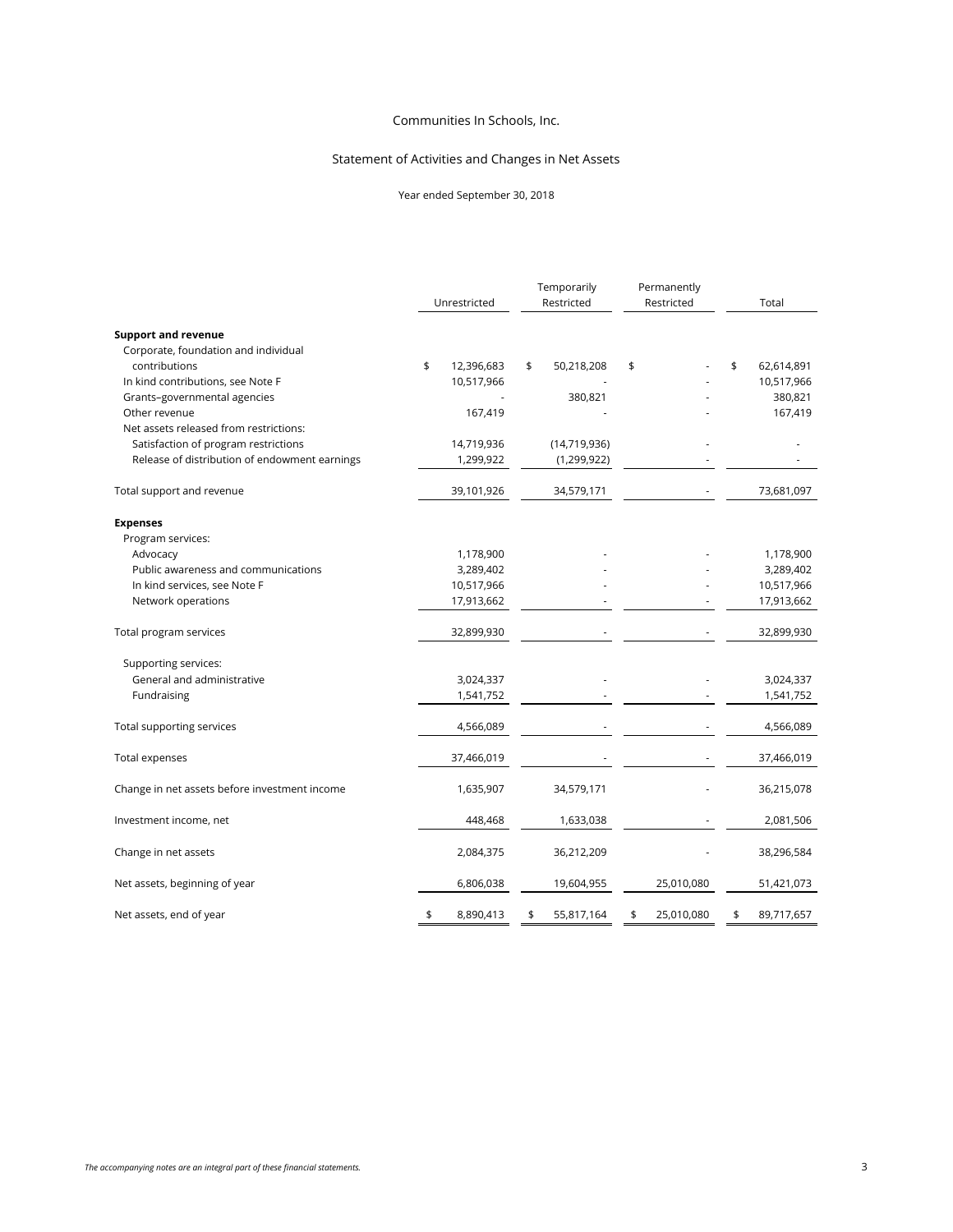#### Statement of Activities and Changes in Net Assets

Year ended September 30, 2017

|                                               | Unrestricted |             | Temporarily<br>Restricted | Permanently<br>Restricted | Total            |
|-----------------------------------------------|--------------|-------------|---------------------------|---------------------------|------------------|
| <b>Support and revenue</b>                    |              |             |                           |                           |                  |
| Corporate, foundation and individual          |              |             |                           |                           |                  |
| contributions                                 | \$           | 7,915,289   | \$<br>11,880,405          | \$                        | \$<br>19,795,694 |
| In kind contributions, see Note F             |              | 3,676,141   |                           |                           | 3,676,141        |
| Grants-governmental agencies                  |              |             |                           |                           |                  |
| Other revenue                                 |              | 370,176     |                           |                           | 370,176          |
| Net assets released from restrictions:        |              |             |                           |                           |                  |
| Satisfaction of program restrictions          |              | 8,181,141   | (8, 181, 141)             |                           |                  |
| Release of distribution of endowment earnings |              | 1,285,581   | (1, 285, 581)             |                           |                  |
| Total support and revenue                     |              | 21,428,328  | 2,413,683                 |                           | 23,842,011       |
| <b>Expenses</b>                               |              |             |                           |                           |                  |
| Program services:                             |              |             |                           |                           |                  |
| Advocacy                                      |              | 1,305,368   |                           |                           | 1,305,368        |
| Public awareness and communications           |              | 3,109,745   |                           |                           | 3,109,745        |
| In kind services, see Note F                  |              | 3,676,141   |                           |                           | 3,676,141        |
| Network operations                            |              | 12,845,668  |                           |                           | 12,845,668       |
| Total program services                        |              | 20,936,922  |                           |                           | 20,936,922       |
| Supporting services:                          |              |             |                           |                           |                  |
| General and administrative                    |              | 1,904,481   |                           |                           | 1,904,481        |
| Fundraising                                   |              | 1,673,013   |                           |                           | 1,673,013        |
| Total supporting services                     |              | 3,577,494   |                           |                           | 3,577,494        |
| <b>Total expenses</b>                         |              | 24,514,416  |                           |                           | 24,514,416       |
| Change in net assets before investment income |              | (3,086,088) | 2,413,683                 |                           | (672, 405)       |
| Investment income, net                        |              | 463,800     | 3,492,439                 |                           | 3,956,239        |
| Change in net assets                          |              | (2,622,288) | 5,906,122                 |                           | 3,283,834        |
| Net assets, beginning of year                 |              | 9,428,326   | 13,698,833                | 25,010,080                | 48,137,239       |
| Net assets, end of year                       | \$           | 6,806,038   | \$<br>19,604,955          | \$<br>25,010,080          | \$<br>51,421,073 |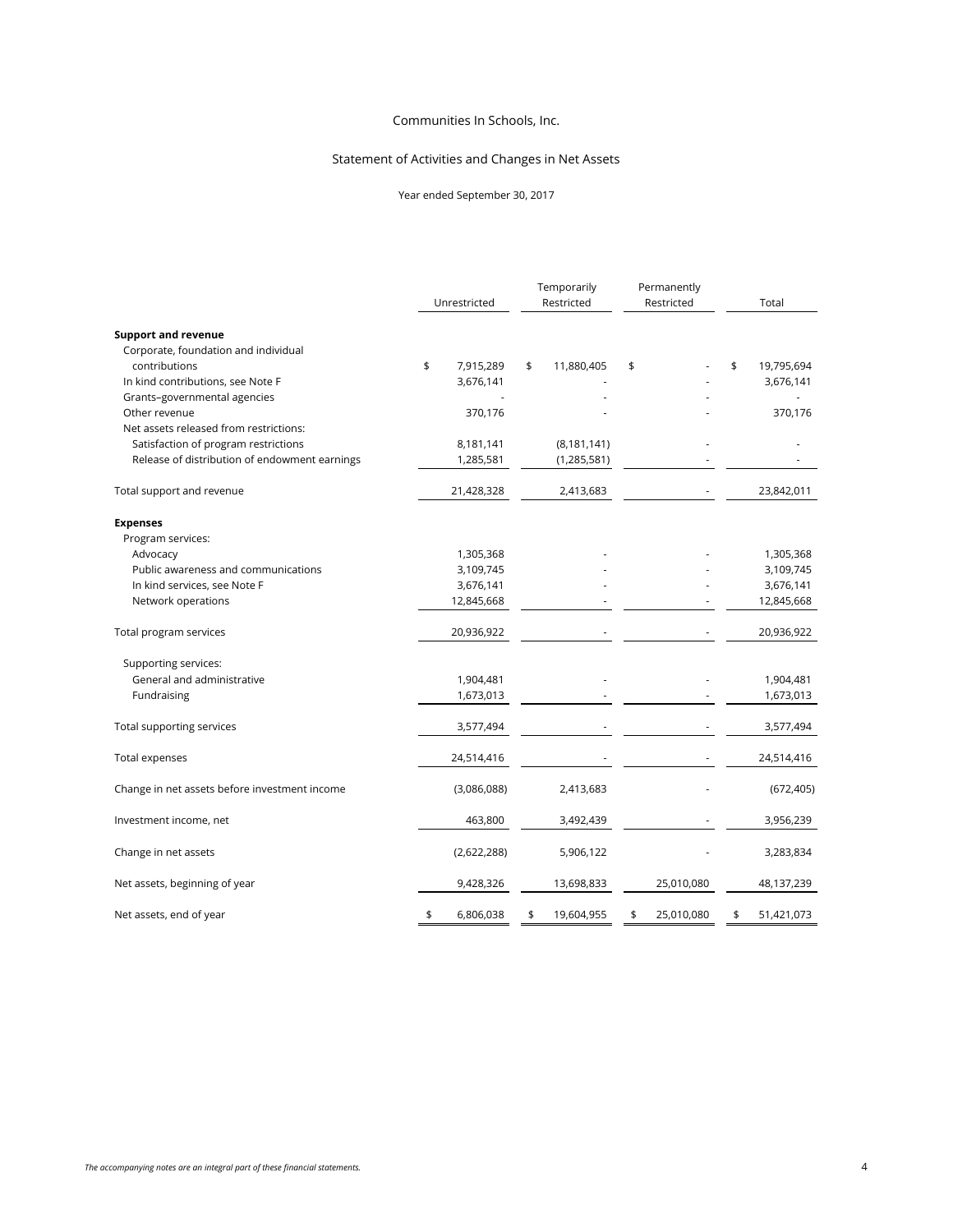#### Statements of Functional Expenses

#### Years ended September 30, 2018 and 2017

|                               | For the Year Ended September 30, 2018 |    |                    |    |                           |  |                |  |              |  |            |
|-------------------------------|---------------------------------------|----|--------------------|----|---------------------------|--|----------------|--|--------------|--|------------|
|                               |                                       |    | Public Awareness & |    |                           |  | General &      |  |              |  |            |
|                               | Advocacy                              |    | Communication      |    | <b>Network Operations</b> |  | Administrative |  | Fundraising  |  | Total      |
| <b>Salaries</b>               | 261,991                               | \$ | 640,723            | \$ | 2,874,306 \$              |  | 1,810,541 \$   |  | 742,854 \$   |  | 6,330,415  |
| Employee benefits             | 64,050                                |    | 154,004            |    | 693,393                   |  | 437,672        |  | 180,505      |  | 1,529,624  |
| Network investment            | 48,000                                |    |                    |    | 11,018,035                |  |                |  |              |  | 11,066,035 |
| Other contracted services     | 553,856                               |    | 241,931            |    | 1,445,115                 |  | 599,072        |  | 215,253      |  | 3,055,227  |
| Travel, meals, & conferences  | 99,280                                |    | 111,098            |    | 659,375                   |  | 219,770        |  | 44,925       |  | 1,134,448  |
| Rent & storage fees           | 39,780                                |    | 117,968            |    | 293,892                   |  | 219,972        |  | 111,110      |  | 782,722    |
| Advertising                   | 2,640                                 |    | 1,714,666          |    | 1,474                     |  | 2,120          |  | 8,415        |  | 1,729,315  |
| Hardware & software purchases | 13,377                                |    | 16,749             |    | 106,232                   |  | 152,556        |  | 23,151       |  | 312,065    |
| Internet services             | 11,735                                |    | 71,984             |    | 22,364                    |  | 87,830         |  | 495          |  | 194,408    |
| Depreciation                  |                                       |    |                    |    | 20,320                    |  | 110,023        |  |              |  | 130,343    |
| Other                         | 19,721                                |    | 29,092             |    | 158,355                   |  | 441,310        |  | 34,973       |  | 683,451    |
| Indirect allocation           | 64,470                                |    | 191,187            |    | 620,801                   |  | (1,056,529)    |  | 180,071      |  |            |
| Total incurred expenses       | 1,178,900                             |    | 3,289,402          |    | 17,913,662                |  | 3,024,337      |  | 1,541,752    |  | 26,948,053 |
| Inkind goods & services       |                                       |    | 10,505,595         |    | 12,371                    |  |                |  |              |  | 10,517,966 |
| Total expenses                | 1,178,900                             | \$ | 13,794,997         |    | 17,926,033                |  | 3,024,337      |  | 1,541,752 \$ |  | 37,466,019 |

|                               |           |                    |              | For the Year Ended September 30, 2017 |                |              |            |
|-------------------------------|-----------|--------------------|--------------|---------------------------------------|----------------|--------------|------------|
|                               |           | Public Awareness & |              |                                       | General &      |              |            |
|                               | Advocacy  | Communication      |              | <b>Network Operations</b>             | Administrative | Fundraising  | Total      |
| <b>Salaries</b>               | 423,965   | \$                 | 795,786 \$   | 2,815,123 \$                          | 1,169,930 \$   | 883,387 \$   | 6,088,191  |
| Employee benefits             | 92,838    |                    | 176,054      | 624,967                               | 258,601        | 195,843      | 1,348,303  |
| Network investment            | 14,200    |                    |              | 5,333,372                             |                | 19,800       | 5,367,372  |
| Other contracted services     | 617,198   |                    | 148,418      | 1,419,370                             | 319,658        | 222,663      | 2,727,307  |
| Travel, meals, & conferences  | 33,576    |                    | 54,983       | 1,299,732                             | 72,996         | 38,647       | 1,499,934  |
| Rent & storage fees           | 41,608    |                    | 121,850      | 331,796                               | 173,282        | 109,113      | 777,649    |
| Advertising                   | 10,629    |                    | 1,424,295    | 428                                   | 3,235          | 391          | 1,438,978  |
| Hardware & software purchases | 11,500    |                    | 11,752       | 167,431                               | 131,002        | 30,143       | 351,828    |
| Internet services             | 244. ا    |                    | 75,737       | 219,310                               | 65,694         | 5,308        | 367,293    |
| Depreciation                  |           |                    | 125,222      | 2,854                                 | 131,630        |              | 259,706    |
| Other                         | 13,686    |                    | 44,085       | 190,526                               | 327,262        | 36,155       | 611,714    |
| Indirect allocation           | 44,924    |                    | 131,563      | 440,759                               | (748,809)      | 131,563      |            |
| Total incurred expenses       | ,305,368  |                    | 3,109,745    | 12,845,668                            | 1,904,481      | 1,673,013    | 20,838,275 |
| Inkind goods & services       | 104,000   |                    | 3,312,141    | 78,000                                | 26,000         | 156,000      | 3,676,141  |
| Total expenses                | 1,409,368 | \$                 | 6,421,886 \$ | 12,923,668 \$                         | 1,930,481      | 1,829,013 \$ | 24,514,416 |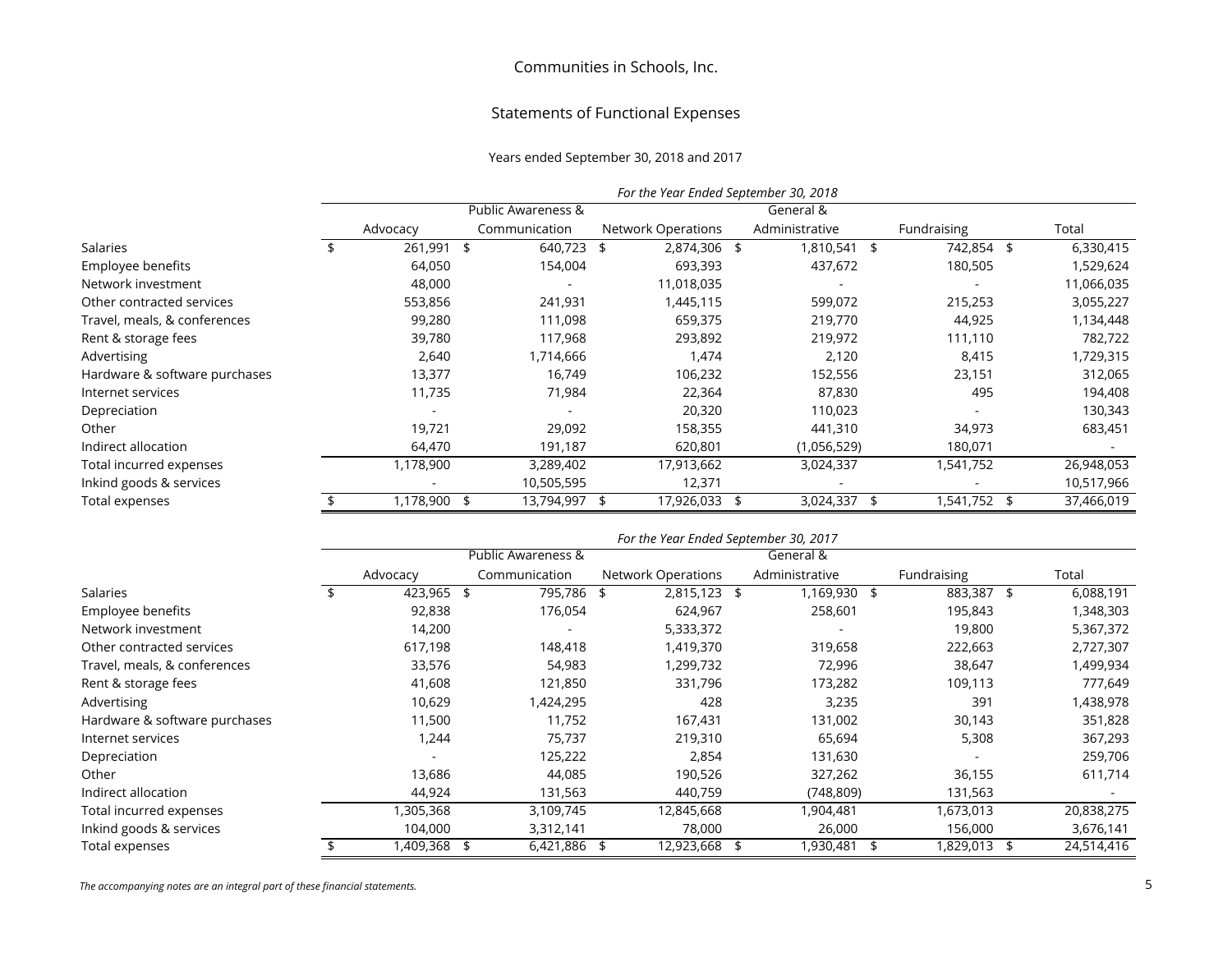# Statements of Cash Flows

|                                                      | Year ended September 30, |                 |
|------------------------------------------------------|--------------------------|-----------------|
|                                                      | 2018                     | 2017            |
| <b>Cash flows from operating activities</b>          |                          |                 |
| Change in net assets                                 | \$<br>38,296,584         | \$<br>3,283,834 |
| Adjustments to reconcile change in net assets to net |                          |                 |
| cash (used by)/provided by operating activities:     |                          |                 |
| Change in fair value of investments                  | (775, 440)               | (3, 192, 219)   |
| Depreciation and amortization                        | 130,342                  | 259,706         |
| Donated securities                                   | (561, 150)               | (1,003,989)     |
| Present value discount                               | 564,680                  | (14, 246)       |
| Changes in assets and liabilities:                   |                          |                 |
| Pledges receivable                                   | (19,601,252)             | (1,745,186)     |
| Government grants receivable                         | (125, 711)               | 1,417           |
| Other assets                                         | (274, 603)               | (120, 317)      |
| Accounts payable and accrued liabilities             | (175,001)                | 503,564         |
| Deferred rent                                        | (34, 440)                | (14, 756)       |
| Net cash (used by)/provided by operating activities  | 17,444,009               | (2,042,192)     |
| <b>Cash flows from investing activities</b>          |                          |                 |
| Purchase of investments                              | (18, 646, 921)           | (24, 599, 763)  |
| Sale of investments                                  | 18,848,909               | 11,430,504      |
| Purchase of furniture and equipment                  | (582, 211)               | (14, 920)       |
| Net cash used by by investing activities             | (380, 223)               | (13, 184, 179)  |
| Change in cash and cash equivalents                  | 17,063,786               | (15, 226, 371)  |
| Cash and cash equivalents, beginning of year         | 9,097,975                | 24,324,346      |
| Cash and cash equivalents, end of year               | \$<br>26,161,761         | \$<br>9,097,975 |
| <b>Cash and cash equivalents</b>                     |                          |                 |
| Cash and cash equivalents                            | \$<br>26,032,632         | \$<br>8,969,039 |
| Cash held for restricted purpose                     | 129,129                  | 128,936         |
|                                                      | \$<br>26,161,761         | \$<br>9,097,975 |
|                                                      |                          |                 |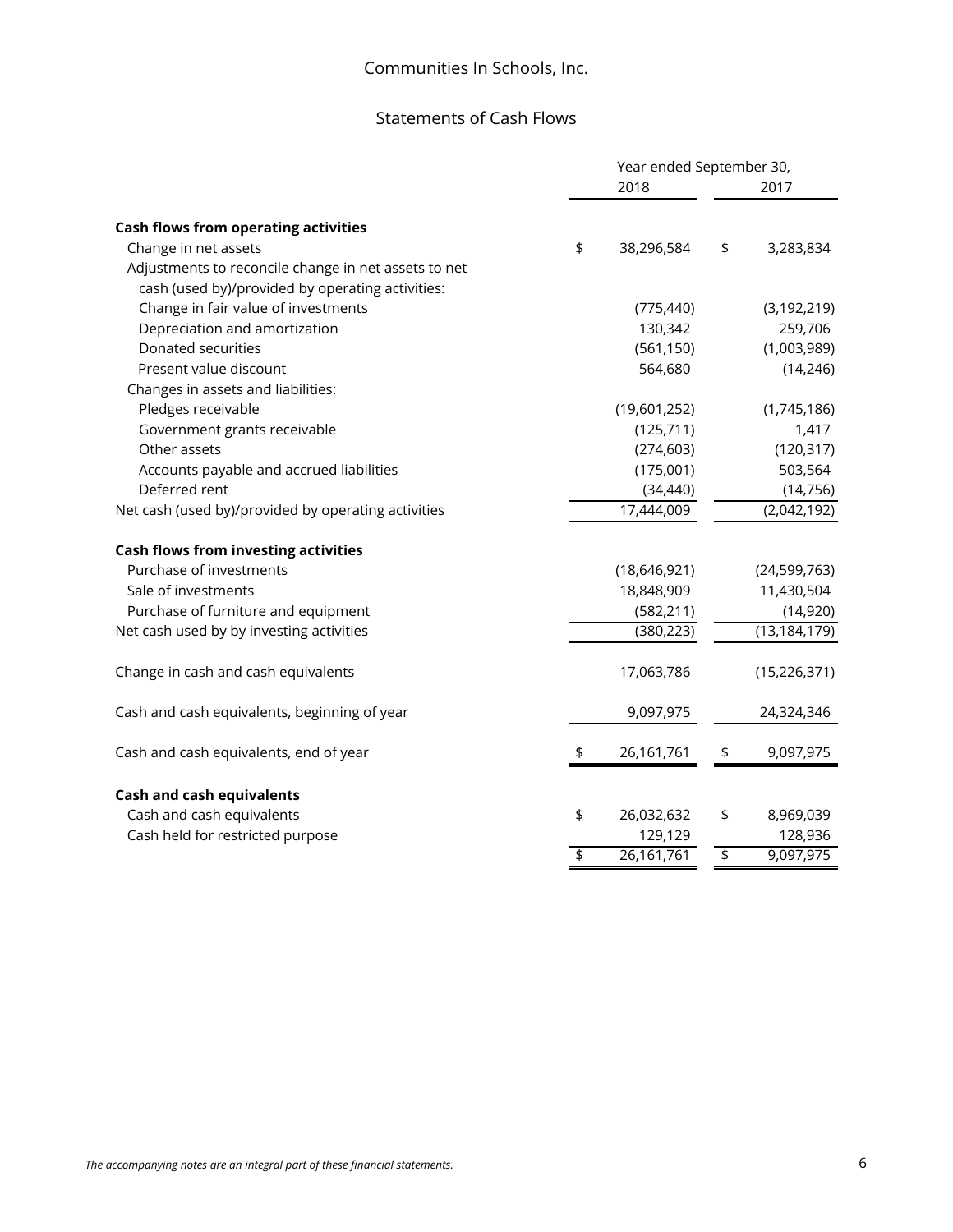Notes to Financial Statements

*Years ended September 30, 2018 and 2017* 

## **Note A – Organization and Significant Accounting Policies**

## *Organization*

Communities In Schools, Inc. (CIS) was incorporated in Georgia on April 28, 1977, and commenced operations in June 1977. CIS is a not-for-profit corporation, the purpose of which is to surround students with a community of support, empowering them to stay in school and achieve in life.

CIS works through three primary areas to achieve its mission:

Public Awareness and Communications – Building awareness of America's dropout problem and positioning CIS as a solution to this problem.

Network Operations – Working with CIS state offices and local affiliates to build capacity within the CIS network as well as evaluating and disseminating evidence-based program practices.

Advocacy – Educating legislators, public officials, and the general public on a non-partisan basis on the types of and benefits of public policies conducive to improving public education, by means of research, publications, lectures and legislative involvement.

## *National and Local Organizations*

CIS developed a replication plan to build a network of locally supported not-for-profit organizations responsible for implementing CIS programs in local communities. CIS' separately incorporated local organizations' activities are not included in CIS' financial statements. There were 14 state and 119 local CIS organizations at September 30, 2018.

## *Basis of Presentation*

The accompanying financial statements are prepared on the accrual basis of accounting in accordance with accounting principles generally accepted in the United States of America (GAAP) promulgated by the Financial Accounting Standards Board Accounting Standards Codification. Consequently, revenue is recognized when earned and expense is recognized when the obligation is incurred. Additionally, as required by GAAP, CIS reports its net assets as follows:

Unrestricted net assets – represents resources that have met all applicable restrictions and are considered to be available for unrestricted use.

Temporarily restricted net assets – represents resources subject to donor-imposed stipulations on the use of the assets that may be met by actions of CIS or by the passage of time.

Permanently restricted net assets – represents resources subject to donor-imposed stipulations that CIS maintain the principal in perpetuity. Generally, the donors of these assets permit CIS to use all or part of the income earned on related investments for either general or donor-specified purposes.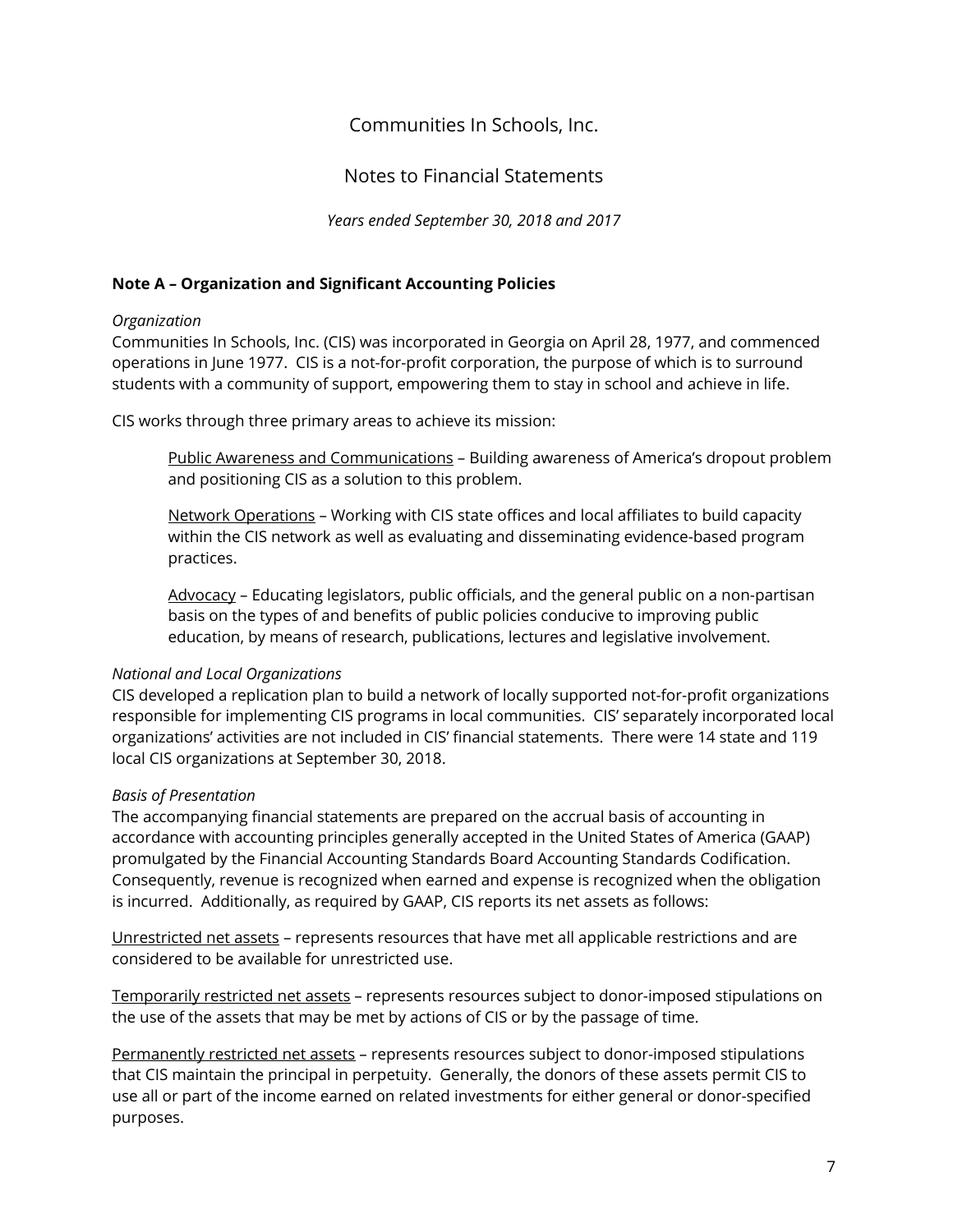# Notes to Financial Statements (Continued)

## **Note A – Organization and Significant Accounting Policies (Continued)**

## *Use of Estimates*

The preparation of financial statements in conformity with GAAP requires management to make estimates and assumptions that affect the reported amounts of assets and liabilities and disclosure of contingent assets and liabilities at the date of the financial statements and the reported amounts of revenues and expenses during the reporting period. Actual results could differ from those estimates.

## *Cash and Cash Equivalents*

CIS considers all cash and highly liquid short-term investments with an original maturity of three months or less to be cash equivalents. Throughout the year, CIS has cash balances in financial institutions that are in excess of Federal Deposit Insurance Corporation coverage. Management does not consider these balances to be a significant credit risk.

#### *Cash Held for Restricted Purposes*

CIS maintains certain funds as collateral under the terms of its corporate office-operating lease. These moneys are reflected as cash held for restricted purposes on the statement of financial position.

#### *Investments and Fair Value Measurements*

Investments are recorded at fair value. Investment income or loss, including realized and unrealized gains and losses, net of fees, is included in the statement of activities as an increase or decrease in unrestricted net assets unless the income or loss is restricted by donor or law.

GAAP establishes a three-level hierarchy that prioritizes the inputs to valuation techniques used to measure fair value. The fair value hierarchy gives the highest priority to quoted prices in active markets for identical assets or liabilities (Level 1) and the lowest priority to unobservable inputs (Level 3). The levels of the hierarchy are as follows:

Level 1 – Inputs to the valuation methodology are quoted (unadjusted) for identical assets or liabilities traded in active markets that CIS has the ability to access.

Level 2 – Inputs to the valuation methodology include quoted prices for similar assets or liabilities in active markets, quoted prices for identical or similar assets or liabilities in markets that are not active, inputs other than quoted prices that are observable for the asset or liability and marketcorroborated inputs.

Level 3 – Inputs to the valuation methodology are unobservable for the asset or liability and are significant to the fair value measurement.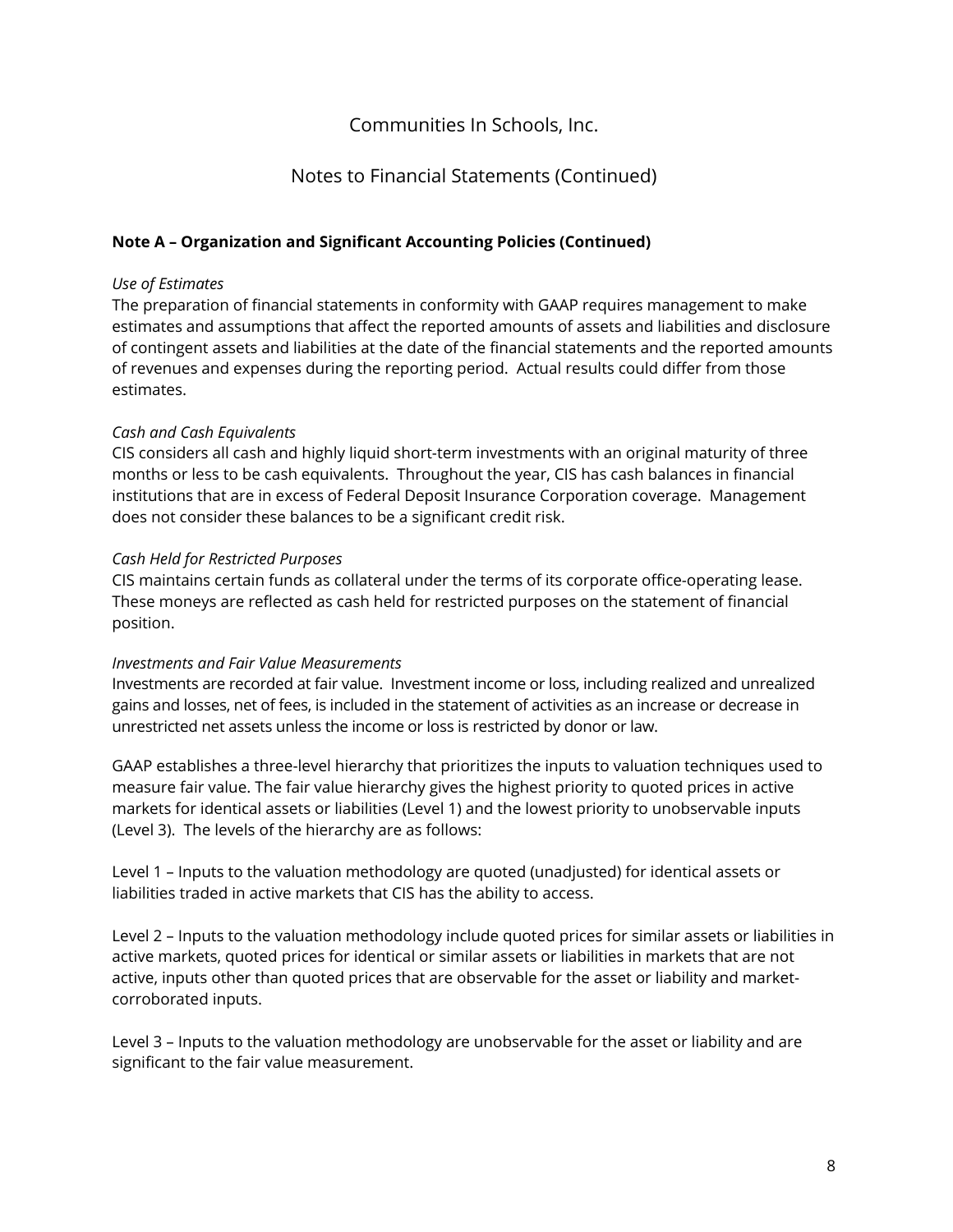# Notes to Financial Statements (Continued)

## **Note A – Organization and Significant Accounting Policies (Continued)**

#### *Investments and Fair Value Measurements (continued)*

Fair values are based on quoted market prices when available (Level 1). When market prices are not available, fair value is generally estimated using current market inputs for similar financial instruments with comparable terms and credit quality, commonly referred to as matrix pricing (Level 2). In instances where there is little or no market activity for the same or similar instruments, estimates of fair value are made using methods, models and assumptions that management believes are relevant to the particular asset or liability, which may include discounted cash flow analysis or other income based approaches (Level 3). These valuation techniques involve some level of management estimation and judgment. Where appropriate, adjustments are included to reflect the risk inherent in a particular methodology, model or input used and are reflective of the assumptions that market participants would use in valuing assets or liabilities.

CIS recognizes transfers between levels at either the actual date of the event or a change in circumstance that caused the transfer.

During 2017 and 2018, CIS's endowment was invested in equity, US fixed income, and alternative assets comprised of hedge funds, real estate & infrastructure, and hard assets. A portion of the hedge fund holdings are not publicly traded; their fair value is based on CIS' pro-rata share of the net asset value of the respective funds at the balance sheet date, which are based on the fair value of the underlying securities held by each respective fund. These investments measured at fair value using the net asset value per share (or its equivalent) practical expedient have not been classified in the fair value hierarchy.

These alternative investments are open-ended funds that offer subscription and redemption options to investors. Subscription provisions are monthly, and redemption provisions vary by fund (monthly, quarterly, or semi-annually) and require up to 95 business day written notice prior to execution. As of September 30, 2018 and 2017, there were no unfunded commitments related to these investments.

#### *Risks and Uncertainties*

CIS invests in various investment securities. Investment securities are exposed to various risks such as interest rate, market and credit risks. Due to the level of risk associated with certain investment securities, it is at least reasonably possible that changes in the values of investment securities will occur in the near term and such changes could materially affect the amounts reported in the statement of financial position.

#### *Pledges Receivable*

Pledges receivable that are expected to be collected within one year are reported net of any estimated uncollectible amounts. Pledges expected to be collected beyond one year are discounted to present value using the United States Treasury risk-adjusted rates according to their corresponding terms.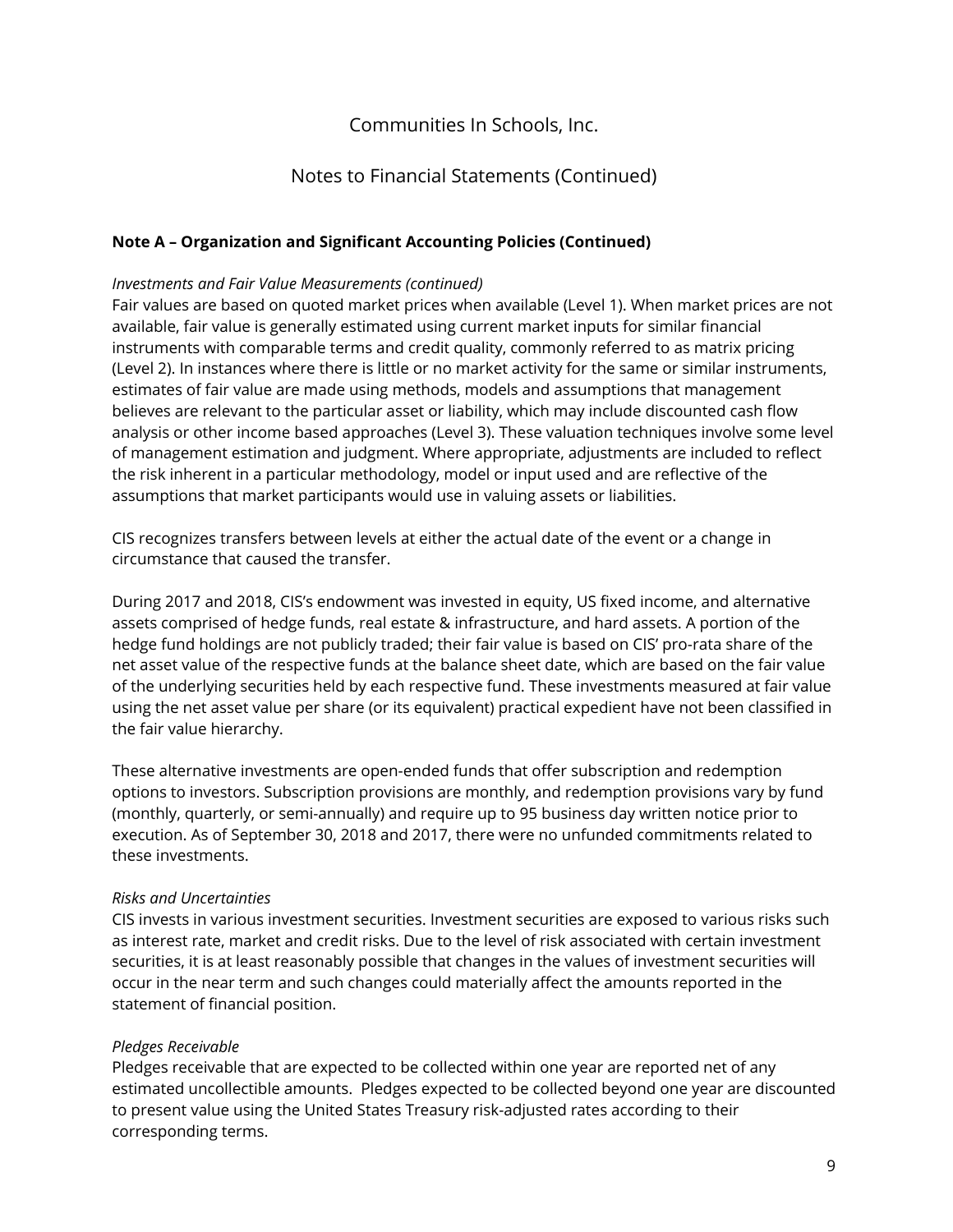# Notes to Financial Statements (Continued)

## **Note A – Organization and Significant Accounting Policies (Continued)**

#### *Fixed Assets*

Fixed assets are stated at cost when acquired, or fair value when donated. All fixed assets greater than \$5,000 are capitalized at cost. Furniture, equipment and software are depreciated using the straight-line method over the estimated useful life of the asset, ranging from three to five years. The office cubicles and leasehold improvements are depreciated over the remainder of the life of the office lease when the asset is put into service.

#### *Functional Allocation of Expenses*

The costs of providing the various programs and other activities have been summarized on a functional basis in the statement of activities. Accordingly, certain costs have been allocated among programs and supporting services based on actual time and expenses incurred.

#### *Support and Revenues*

Revenue and expenses are recognized in the period in which services or benefits are provided or received.

CIS receives grants and enters into contracts with the U.S. government, foundations and corporations that primarily provide for cost reimbursement to CIS. Revenue from these grants and contracts is classified as unrestricted and is recognized as reimbursable expenditures are incurred by CIS. Grants receivable represent amounts expended and not yet reimbursed under a Federal grant awarded to CIS.

CIS recognizes contributions received, including unconditional promises to give (pledges), as revenue in the period received at their estimated present value. Contributions received are reported as unrestricted support, temporarily restricted support or permanently restricted support based on donor imposed restrictions or lack thereof. Temporarily restricted net assets become unrestricted when the time restrictions expire or when the contributions are used for their restricted purpose, at which time they are reported in the statement of activities as satisfaction of program restrictions. Promises to contribute that stipulate conditions to be met before the contribution is made are not recognized until the conditions are met. Permanently restricted support represents resources subject to donor-imposed stipulations that CIS maintain the principal in perpetuity, and use of related income earned on related investments for either general or donorspecified purposes.

#### *Income Tax Status*

CIS is exempt from federal income taxes under Section 501(c)(3) of the Internal Revenue Code (IRC) and has been classified by the Internal Revenue Service as a publicly supported organization. Management has concluded that CIS has properly maintained its exempt status. In accordance with GAAP, CIS has concluded that there are no uncertain tax positions and has further concluded that revenue within the statement of activities has been properly classified as exempt as of September 30, 2018.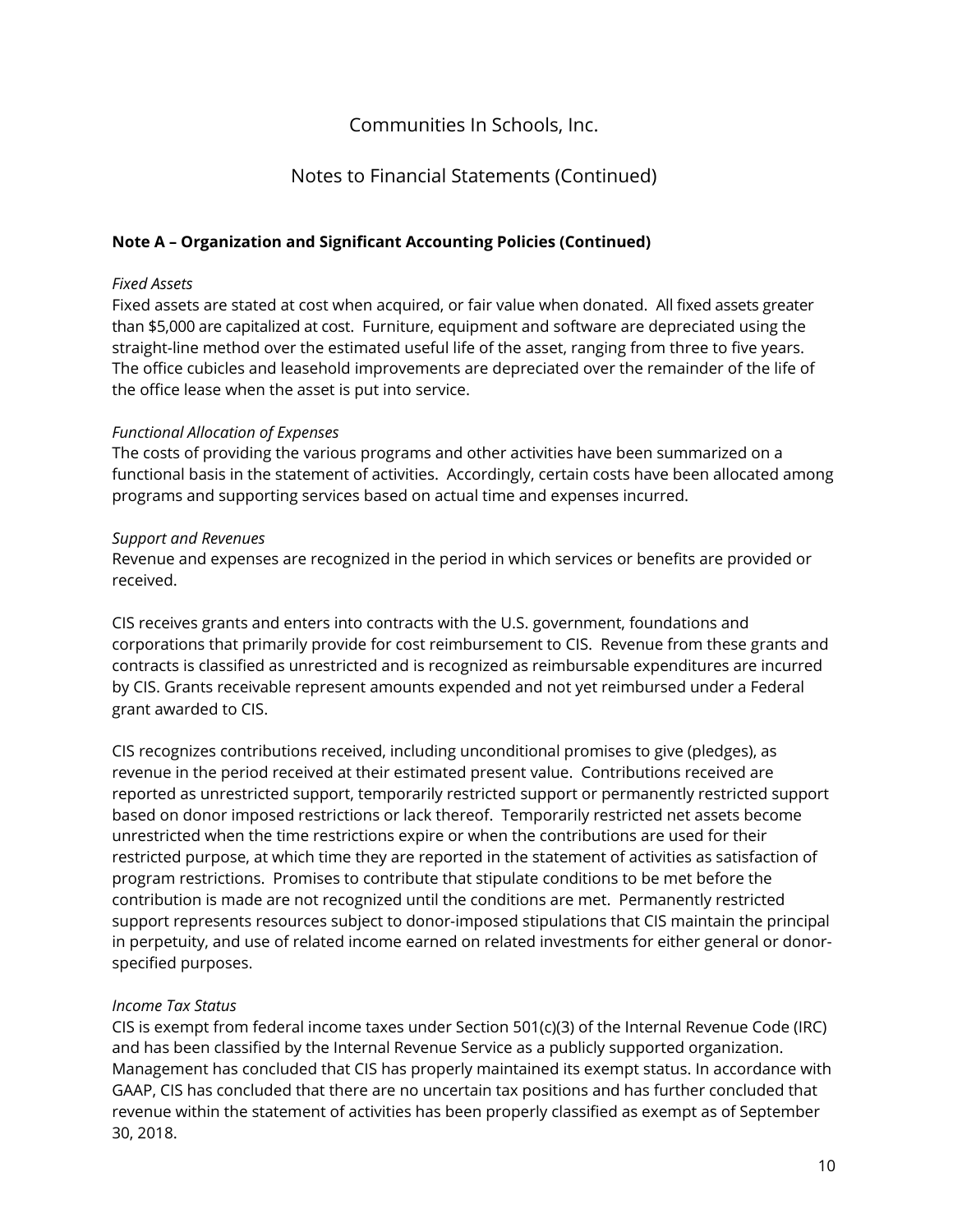# Notes to Financial Statements (Continued)

## **Note A – Organization and Significant Accounting Policies (Continued)**

#### *Subsequent Events*

CIS has evaluated subsequent events for disclosure and recognition through January 25, 2019, the date on which these financial statements were available to be issued. All material subsequent events have been disclosed as of that date.

## *Endowment Funds*

CIS reports its endowment activity in accordance with the accounting guidance for Endowments of Not-for-Profit Organizations, which provides guidance on the net asset classification of donorrestricted endowment funds for a not-for-profit organization that is subject to an enacted version of the Uniform Prudent Management of Institutional Funds Act of 2006 (UPMIFA). CIS has made the required disclosures in Note J, *Endowment Funds*.

#### *Reclassifications*

Certain prior year amounts have been reclassified to conform to the current year presentation.

## **Note B – Pledges Receivable**

Pledges receivable represent unconditional promises to give by donors. At September 30, pledges receivable are comprised as follows:

|                                  | 2018       | 2017      |
|----------------------------------|------------|-----------|
| Receivable within one year       | 17,574,493 | 7,633,241 |
| Receivable in one to three years | 9,660,000  |           |
|                                  | 27,234,493 | 7,633,241 |
| Discount to present value        | (564,680)  |           |
| Pledges receivable, net          | 26,669,813 | 7,633,241 |

The multi-year pledges receivable as of September 30, 2018 were discounted using rates between 2.41% and 2.67%.

#### **Note C – Investments and Fair Value Measurements**

Investment income recorded in the statements of activities consisted of the following for the years ended September 30:

|                           | 2018      | 2017 |           |  |  |
|---------------------------|-----------|------|-----------|--|--|
| Interest and dividends    | 1,382,018 | £    | 853,039   |  |  |
| Change in fair value, net | 775,440   |      | 3,192,219 |  |  |
| Investment fees           | (75, 952) |      | (89,019)  |  |  |
| Investment income, net    | 2,081,506 | S    | 3,956,239 |  |  |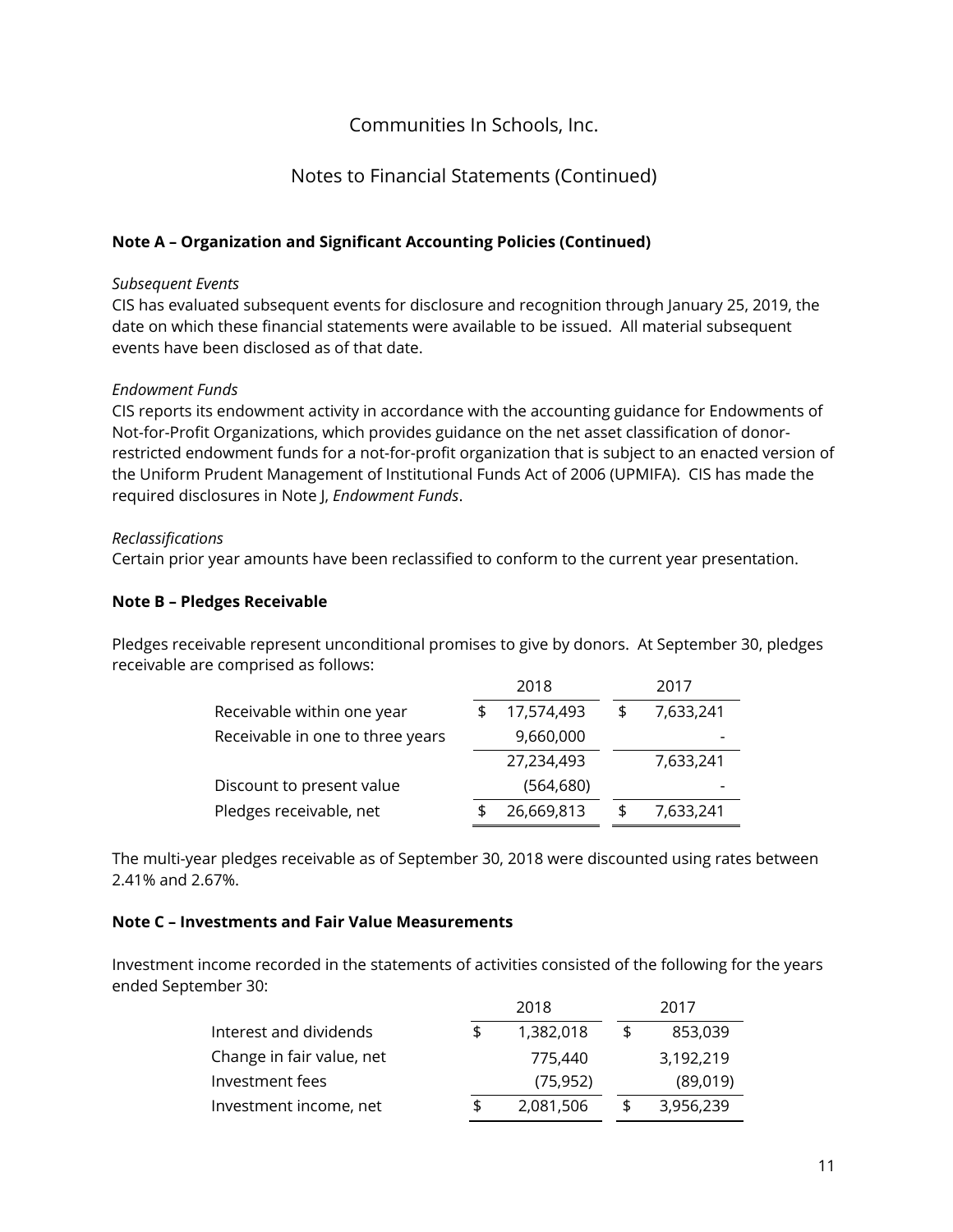# Notes to Financial Statements (Continued)

## **Note C – Investments and Fair Value Measurements (Continued)**

Investments at September 30, 2018 are classified as the following in accordance with the fair value hierarchy:

|                                   | Level 1         | Level 2                                                       | Level 3 | <b>Total Fair Value</b> |
|-----------------------------------|-----------------|---------------------------------------------------------------|---------|-------------------------|
| Mutual funds                      | \$<br>3,642,714 | \$<br>$\overline{\phantom{0}}$                                | \$<br>- | \$<br>3,642,714         |
| Tax Free Daily Income Trust       | 4,467           |                                                               |         | 4,467                   |
| U.S. Fixed Income                 | 6,561,741       |                                                               |         | 6,561,741               |
| Equity                            | 20,046,470      |                                                               |         | 20,046,470              |
| <b>Equity Market Neutral Fund</b> | 616,514         |                                                               |         | 616,514                 |
| Real Estate & Infrastructure      | 1,316,536       |                                                               |         | 1,316,536               |
| Hard Assets                       | 965,289         |                                                               |         | 965,289                 |
| Unsettled Transactions, Net       | 66,566          |                                                               |         | 66,566                  |
| Total investments                 | 33,220,297      | \$                                                            | \$      | 33,220,297              |
|                                   |                 | Alternative investment funds valued using practical expedient |         | 4,096,043               |
|                                   |                 |                                                               |         | 37 34 C 340             |

Total fair value of investments \$ 37,316,340

Investments at September 30, 2017 are classified as the following in accordance with the fair value hierarchy:

|                                                               |    | Level 1<br>Level 3<br>Level 2 |    |  |    |   | <b>Total Fair Value</b> |            |  |  |
|---------------------------------------------------------------|----|-------------------------------|----|--|----|---|-------------------------|------------|--|--|
| Mutual funds                                                  | \$ | 3,298,088                     | \$ |  | \$ | - | \$                      | 3,298,088  |  |  |
| Tax Free Daily Income Trust                                   |    | 19,672                        |    |  |    |   |                         | 19,672     |  |  |
| U.S. Fixed Income                                             |    | 6,272,718                     |    |  |    |   |                         | 6,272,718  |  |  |
| Equity                                                        |    | 18,850,669                    |    |  |    |   |                         | 18,850,669 |  |  |
| <b>Equity Market Neutral Fund</b>                             |    | 703,229                       |    |  |    |   |                         | 703,229    |  |  |
| Real Estate & Infrastructure                                  |    | 1,958,198                     |    |  |    |   |                         | 1,958,198  |  |  |
| Hard Assets                                                   |    | 1,011,059                     |    |  |    |   |                         | 1,011,059  |  |  |
| <b>Total investments</b>                                      | \$ | 32,113,633                    | \$ |  | \$ |   |                         | 32,113,633 |  |  |
| Alternative investment funds valued using practical expedient |    |                               |    |  |    |   |                         | 4,068,103  |  |  |
| Total fair value of investments                               |    |                               |    |  |    |   | 36,181,736              |            |  |  |

There were no transfers between levels during the years ended September 30, 2018 and 2017.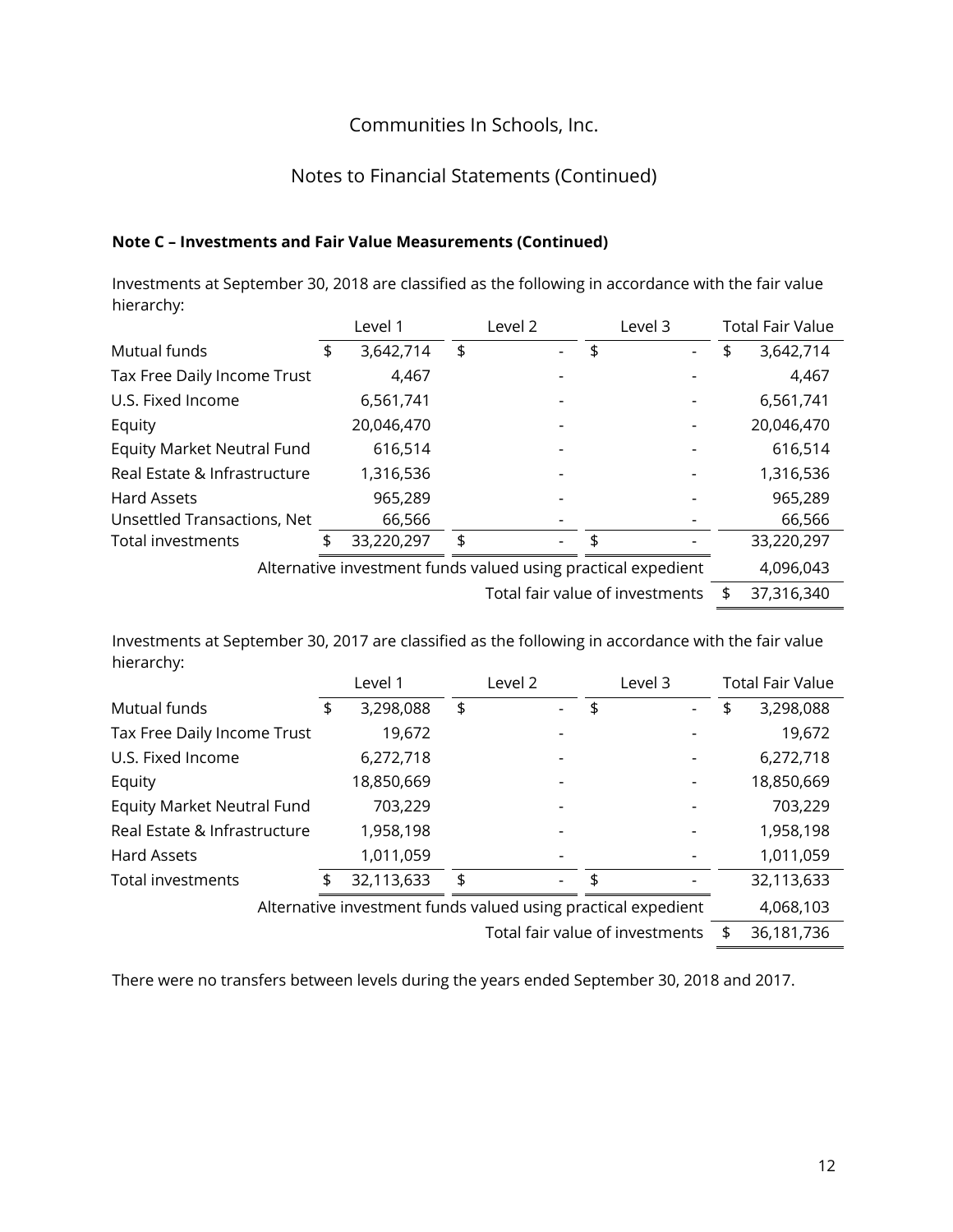# Notes to Financial Statements (Continued)

## **Note C – Investments and Fair Value Measurements (Continued)**

During 2018 and 2017, CIS held positions in several alternative investment funds. The estimated fair value, remaining commitment, and redemption requirements in alternative investment funds at September 30, 2018 are summarized as follows:

|                                 |                    | Remaining                | Redemption                           | Redemption    |
|---------------------------------|--------------------|--------------------------|--------------------------------------|---------------|
|                                 | Fair Value         | Commitment               | Frequency                            | Notice Period |
| Hedge Funds                     | \$<br>3,385,921 \$ |                          | Monthly, Quarterly,<br>Semi-annually | Up to 95 days |
| Real Estate &<br>Infrastructure | 710,122 \$         | $\overline{\phantom{a}}$ | Quarterly                            | Up to 95 days |

The estimated fair value, remaining commitment, and redemption requirements in alternative investment funds at September 30, 2017 are summarized as follows:

|             |              | Remaining  | Redemption                           | Redemption    |
|-------------|--------------|------------|--------------------------------------|---------------|
|             | Fair Value   | Commitment | Frequency                            | Notice Period |
| Hedge Funds | 4,068,103 \$ |            | Monthly, Quarterly,<br>Semi-annually | Up to 95 days |

Investments in alternative investment funds are typically valued, as a practical expedient, utilizing the net asset valuations provided by the underlying private investment companies or their administrators, without adjustment, when the net asset valuations of the investments are calculated in a manner consistent with GAAP for investment companies. CIS applies the practical expedient to its investments in private investment companies, unless it is probable that CIS will sell a portion of an investment at an amount different from the net asset valuation. If it is probable that CIS will sell an investment at an amount different from the net asset valuation or in other situations where the practical expedient is not available, CIS considers other factors in addition to the net asset valuation, such as features of the investment, including subscriptions and redemption rights, expected discounted cash flows, transactions in the secondary market, bids received from potential buyers, and overall market conditions in its determination of fair value.

Investments in alternative investment funds that are not valued using the practical expedient are included in Level 2 or 3 of the fair value hierarchy. In determining the level, CIS considers the length of time until the investment is redeemable, including notice and lock-up periods or any other restriction on the disposition of the investment. CIS also considers the nature of the portfolios of the underlying private investment companies and their ability to liquidate their underlying investments. If CIS does not know when it will have the ability to redeem the investment or it does not have the ability to redeem its investment in the near term, the investment is included in Level 3 of the fair value hierarchy. As of September 30, 2018, no adjustments were made to the valuations provided by the underlying private investment companies.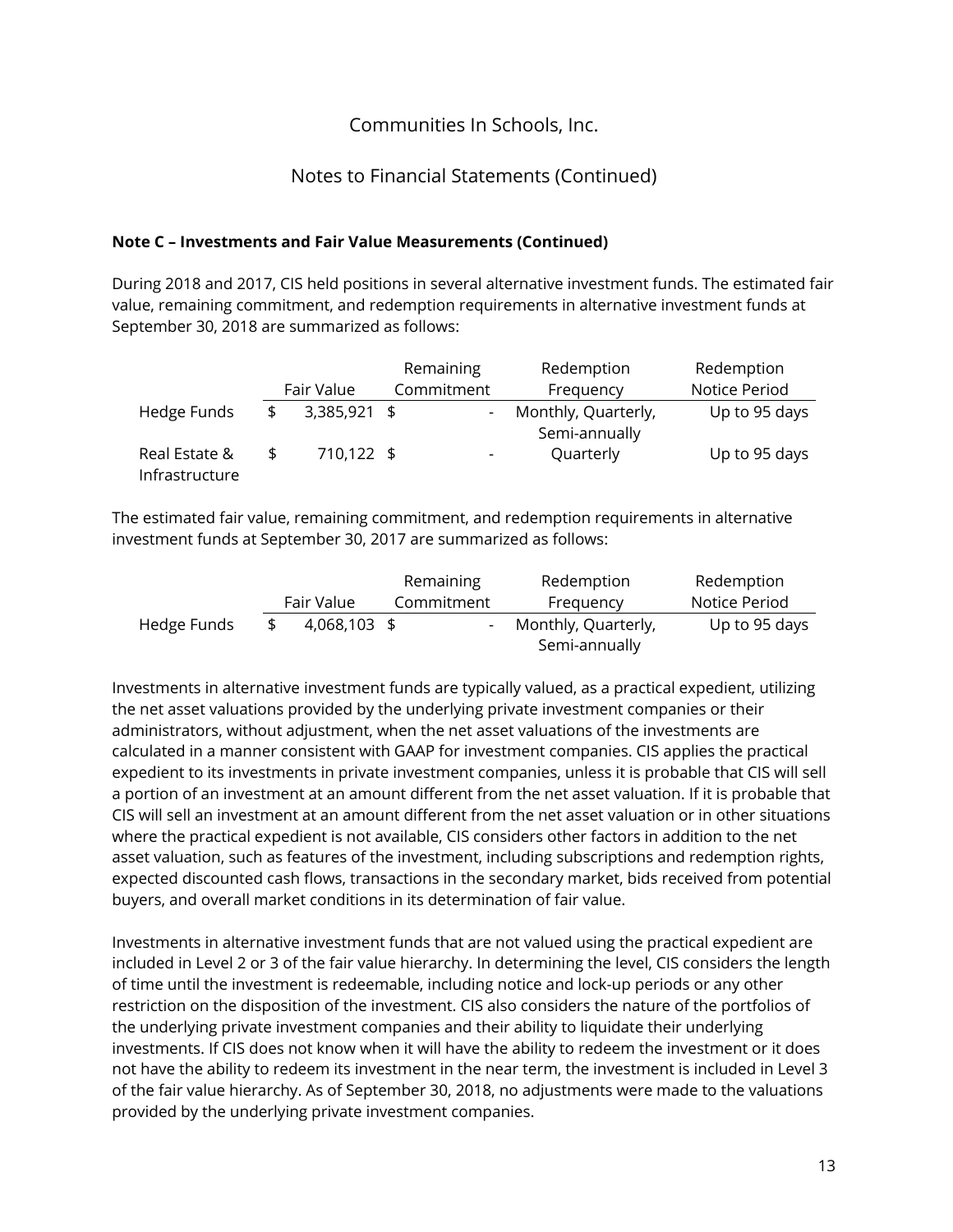## Notes to Financial Statements (Continued)

#### **Note C – Investments and Fair Value Measurements (Continued)**

Of CIS's holdings at September 30, 2018 and 2017, \$4,096,043 and \$4,068,103, respectively, of hedge funds are not publicly traded and are valued based on the unit net asset value of each fund. The investment strategies of these holdings are as follows:

| <b>Fund valued with NAV</b>              | <b>Investment Strategy</b>                                               |  |  |  |  |
|------------------------------------------|--------------------------------------------------------------------------|--|--|--|--|
| <b>Blue Mountain Credit Alternatives</b> | Multi-strategy credit fund                                               |  |  |  |  |
| <b>Bridgewater Private Investors</b>     | Diversified fundamental global macro fund                                |  |  |  |  |
| Clarion Private Investors, LLC           | Real estate fund                                                         |  |  |  |  |
| Eton Park Overseas Fund, LTD.            | Multi-strategy fund                                                      |  |  |  |  |
| <b>Grosvenor Alternative Investments</b> | Globally diversified, multi-strategy fund                                |  |  |  |  |
| Gruss Global Investors (Enhanced)        | Global, event-driven fund                                                |  |  |  |  |
| Hoplite Offshore Fund, LTD.              | Broad-based long/short hedge fund                                        |  |  |  |  |
| Lakewood Capital Offshore Fund           | Broad-based long/short hedge fund                                        |  |  |  |  |
| Manikay Offshore Fund, LTD.              | Trading on short-term positions within a market-neutral equity framework |  |  |  |  |
| Varde Credit Partners (Offshore)         | Event-driven, global distressed credit fund                              |  |  |  |  |
| Winton Futures Fund Ltd. Class B         | Portfolio of liquid futures, options, and forward contracts              |  |  |  |  |

#### **Note D – Fixed Assets**

Fixed assets consists of the following as of September 30:

|                                           |    | 2018          |  | 2017 |               |
|-------------------------------------------|----|---------------|--|------|---------------|
| Furniture                                 | \$ | 277,516       |  | \$   | 238,720       |
| Equipment                                 |    | 1,278,363     |  |      | 1,174,672     |
| Leasehold improvements                    |    | 501,029       |  |      | 104,845       |
|                                           |    | 2,056,908     |  |      | 1,518,237     |
| Accumulated depreciation and amortization |    | (1, 255, 784) |  |      | (1, 168, 980) |
| Furniture and equipment, net              | \$ | 801,124       |  | \$   | 349,257       |

#### **Note E – Related Parties**

CIS receives cash from grants and contributions designated by the grantors to be given to specific state and local CIS affiliates. The total amount held by CIS and owed to affiliates was \$455,494 and \$1,083,912 as of September 30, 2018 and 2017, respectively. The amount owed to affiliates is recorded within accounts payable and accrued liabilities on the statement of financial position.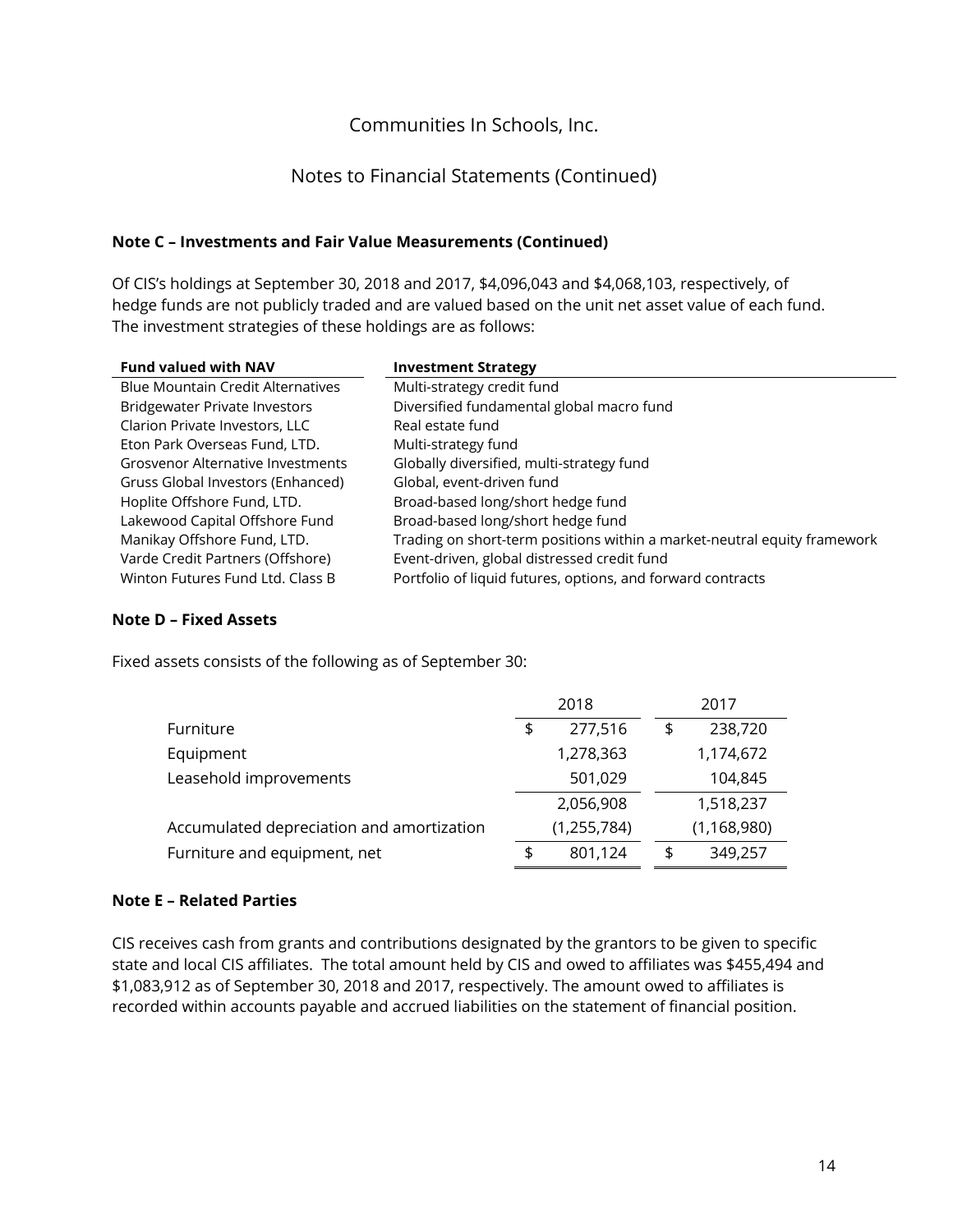# Notes to Financial Statements (Continued)

## **Note E – Related Parties (Continued)**

Certain members of the CIS Board of Directors have made contributions and/or pledges to CIS. These contributions approximated 5.74% and 15.0% of CIS' total support and revenues in 2018 and 2017, respectively. Total outstanding pledges receivable from members of the CIS Board of Directors totaled approximately 3.68% and 0.3% of total pledges receivable in 2018 and 2017, respectively. The contributions received were made to support the general operations of CIS and designated funds for a CIS affiliate.

## **Note F – In Kind Contributions**

Total donated services recorded for fiscal year 2018 and 2017 was \$10,517,966 and \$3,676,141, respectively. In-kind contributions were recorded at fair value as determined by the donors. In 2018, in-kind donations consisted of \$10,505,595 in donated media services made by the Causeway Agency and \$12,371 in donated hotel costs for the Career and College Readiness Convening by a board member. In 2017, in-kind donations consisted of \$3,156,141 in donated media services made by the Causeway Agency and \$520,000 in donated strategic planning services made by Edna McConnell Clark Foundation.

For the years ended September 30, 2018 and 2017, donated media placements were recorded as unrestricted contributions with a corresponding expense being recorded. The donated media services primarily benefited the public awareness and communications program. The donated hotel costs primarily benefited the Network Operations program. For the year ended September 30, 2018, the donated hotel costs were recorded as an unrestricted contribution with the corresponding expense allocated by function. For the year ended September 30, 2017, the donated strategic planning services was recorded as an unrestricted contribution with the corresponding expense allocated by function.

## **Note G – Retirement Plans**

CIS sponsors a defined contribution pension plan (the Plan). All CIS employees are eligible to participate in the Plan immediately upon hiring. Employees are eligible to receive CIS' voluntary and matching contributions after they have completed one full year of service with CIS. At the Board's discretion, CIS makes contributions to the Plan. During the years ending September 30, 2018 and 2017, these contributions were 3 percent of an employee's salary and a matching component of up to 3 percent of an employee's contribution. CIS contributed \$313,471 and \$264,439 to the Plan in 2018 and 2017, respectively. The Plan is exempt from federal income taxes under Section 403(b) of the IRC. CIS is the Plan administrator.

During the year ending September 30, 2013, CIS created a deferred compensation 457 plan. This plan was created for the benefit of certain executive employees. CIS contributed approximately \$36,800 and \$46,200 to the Plan in 2018 and 2017, respectively. The related assets and liabilities for the plan are included in CIS' statement of financial position within other assets and accounts payable and accrued liabilities.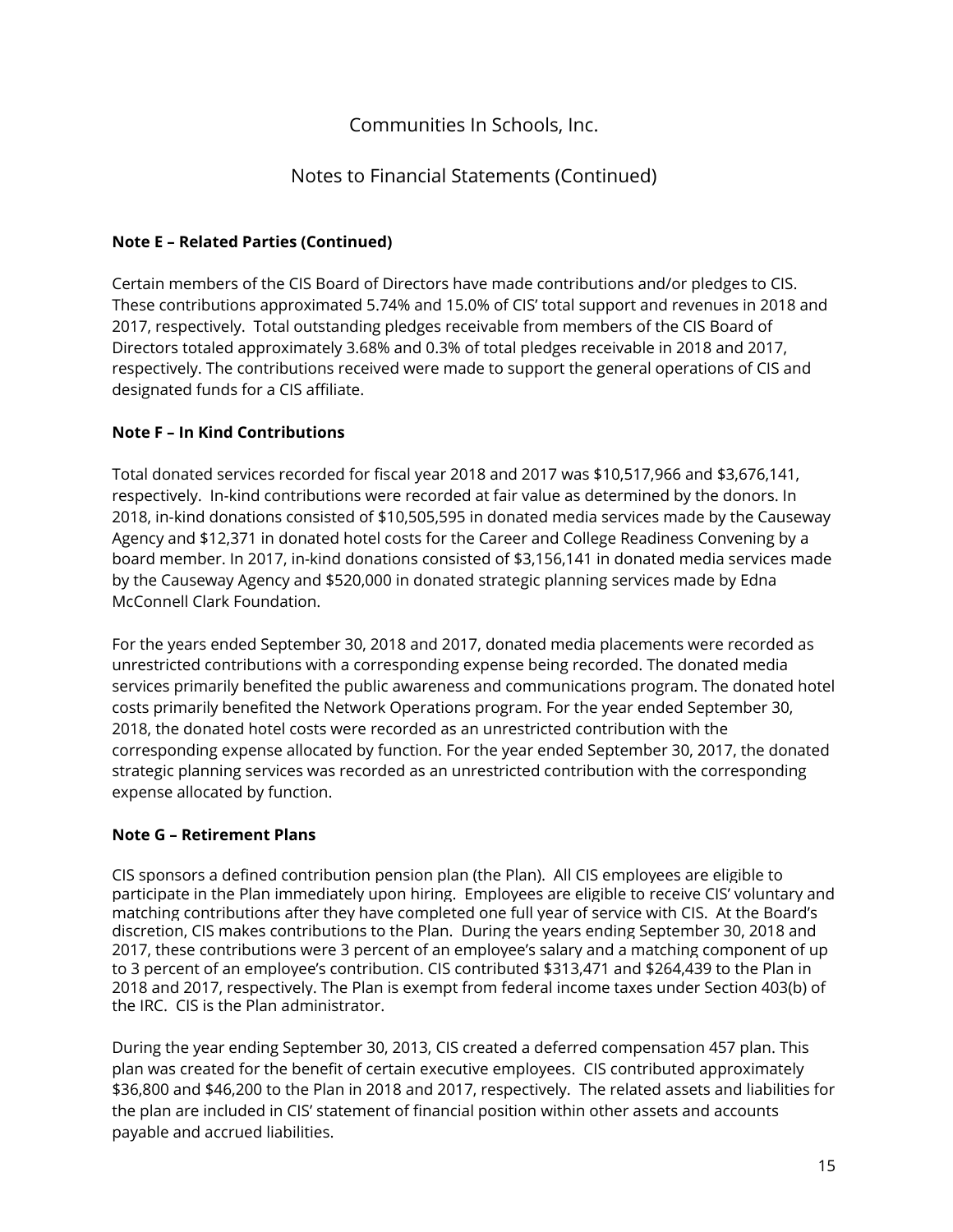# Notes to Financial Statements (Continued)

## **Note H – Commitments**

CIS has entered into a non-cancelable operating lease agreement for office space in Arlington, Virginia. The lease commenced on April 15, 2009. In 2014, CIS was relocated to another office space and the lease was extended to March 31, 2025. The new lease provides CIS with a release of liability from the previous lease which was enforceable through October 2019. Under this operating lease, the rent charged to CIS escalates annually at 2.5%. In addition, rent for the first 6 months of the lease term was abated.

Under GAAP, CIS must record its rent expense on a straight-line basis over the life of the lease resulting in the difference between the straight-lined expense and cash outlay as deferred rent in the statement of financial position. The deferred rent liability was \$740,807 and \$775,247 as of September 30, 2018 and 2017, respectively.

CIS established an irrevocable standby letter of credit, a requirement of the lease agreement noted above. The letter of credit amount was \$129,129 and \$128,936 as of September 30, 2018 and 2017, respectively.

Rent expense was \$781,882 and \$776,951 in fiscal years 2018 and 2017, respectively. Future minimum payments required under the above lease are as follows:

| 2019       | \$<br>827,000 |
|------------|---------------|
| 2020       | 848,000       |
| 2021       | 869,000       |
| 2022       | 891,000       |
| 2023       | 913,000       |
| Thereafter | 1,415,000     |
| Total      | 5,763,000     |
|            |               |

#### **Note I – Temporarily Restricted Net Assets**

Temporarily restricted net assets are available for use in programs specified by donors. The net assets released from donor restrictions for the year ended September 30, 2018 and 2017 are attributable to expenses incurred related to these specific programs. Temporarily restricted net assets were released from restrictions for the following programs during 2018 and 2017:

|                                     | 2018          | 2017      |
|-------------------------------------|---------------|-----------|
| Public awareness and communications | \$<br>398,729 | 198,015   |
| Network operations                  | 12,235,637    | 6,770,377 |
| Advocacy                            | 209,429       | 82,432    |
| General & administrative            | 1,755,232     | 935,736   |
| Fundraising                         | 120,909       | 194,581   |
|                                     | 14,719,936    | 8,181,141 |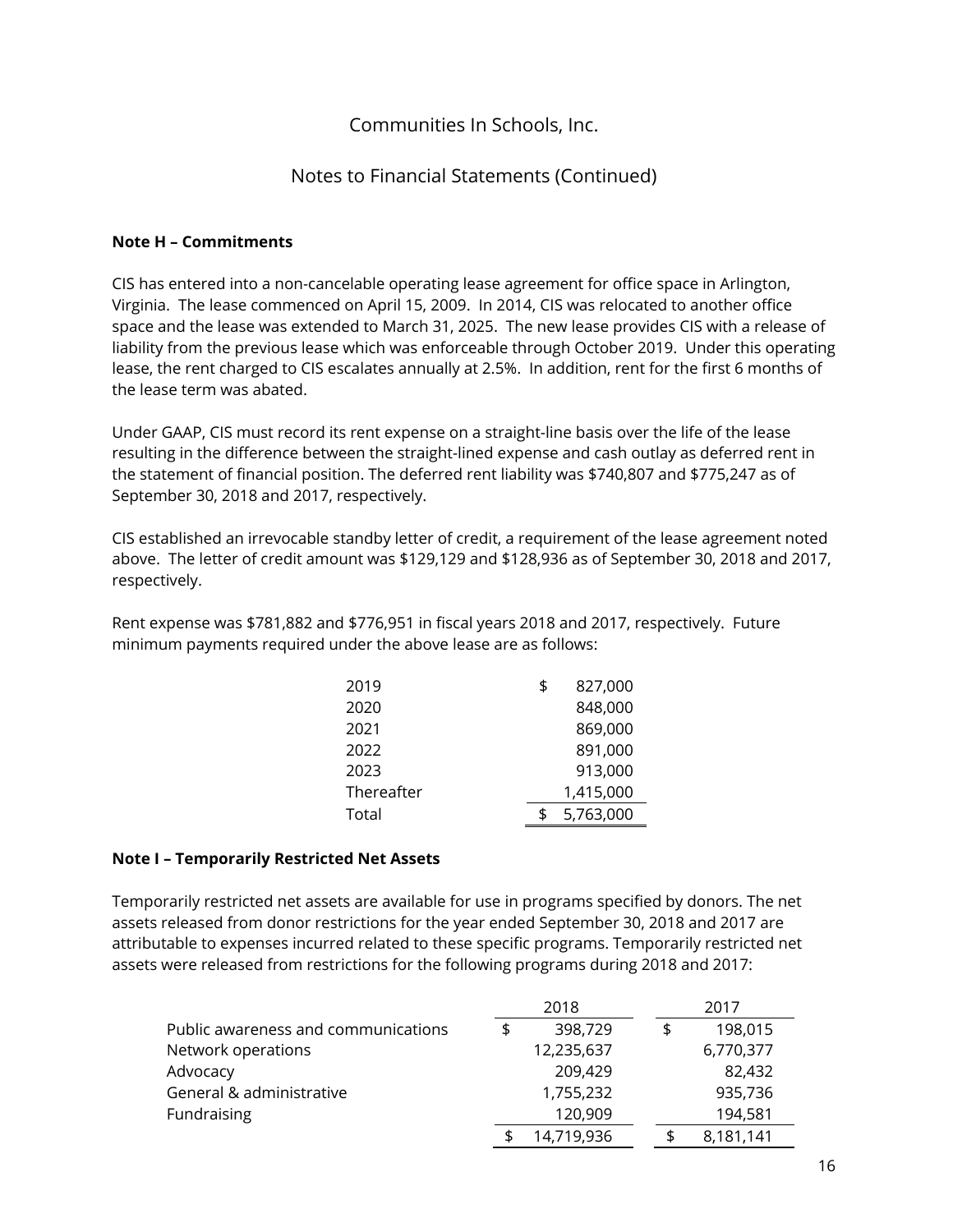# Notes to Financial Statements (Continued)

## **Note H – Commitments (Continued)**

The temporarily restricted net assets of CIS are available for the following programs or purposes as of September 30, 2018 and 2017:

|                                     | 2018            |    | 2017       |
|-------------------------------------|-----------------|----|------------|
| Public awareness and communications | \$<br>1,830,851 | \$ | 187,293    |
| Network operations                  | 38,179,334      |    | 8,997,645  |
| Advocacy                            | 729,644         |    | 97,273     |
| General & administrative            | 4,754,365       |    | 1,044,672  |
| Fundraising                         | 823,442         |    | 111,658    |
| Endowment earnings                  | 9,499,528       |    | 9,166,414  |
|                                     | 55,817,164      |    | 19,604,955 |

#### **Note J – Endowment Funds**

CIS's endowment funds consist of an individual donor fund as of September 30, 2018 and 2017 established for various purposes. As required by GAAP, net assets associated with endowment funds are classified and reported based on the existence or absence of donor-imposed restrictions.

#### Interpretation of Relevant Law

For donor-restricted endowment funds absent explicit donor stipulations to the contrary, CIS applies the policy of requiring the preservation of the fair value of the original gift as of the gift date. Accordingly, CIS classifies as permanently restricted net assets (a) the original value of gifts donated to the permanent endowment, (b) the original value of subsequent gifts to the permanent endowment, and (c) accumulations to the permanent endowment made in accordance with the direction of the applicable donor gift instrument at the time the accumulation is added to the fund. The remaining portion of the donor-restricted endowment fund that is not classified in permanently restricted net assets is classified as temporarily restricted net assets until those amounts are appropriated for expenditure by the organization in a manner consistent with their policy.

In the absence of donor stipulations or law to the contrary, losses on the investments in the endowment fund shall reduce temporarily restricted net assets to the extent that donor-imposed temporary restrictions on net appreciation of the fund have not been met before the loss occurs. Any remaining loss shall reduce unrestricted net assets.

## Return Objectives and Risk Parameters

CIS has adopted investment and spending policies for endowment assets that attempt to maintain the real purchasing power of the Fund and provide a stable source of liquidity and financial support for the mission of CIS. Under these policies, the board acknowledges the importance of preserving capital but recognizes the necessity of accepting risk if the Fund is to be able to meet its long-term investment goals.